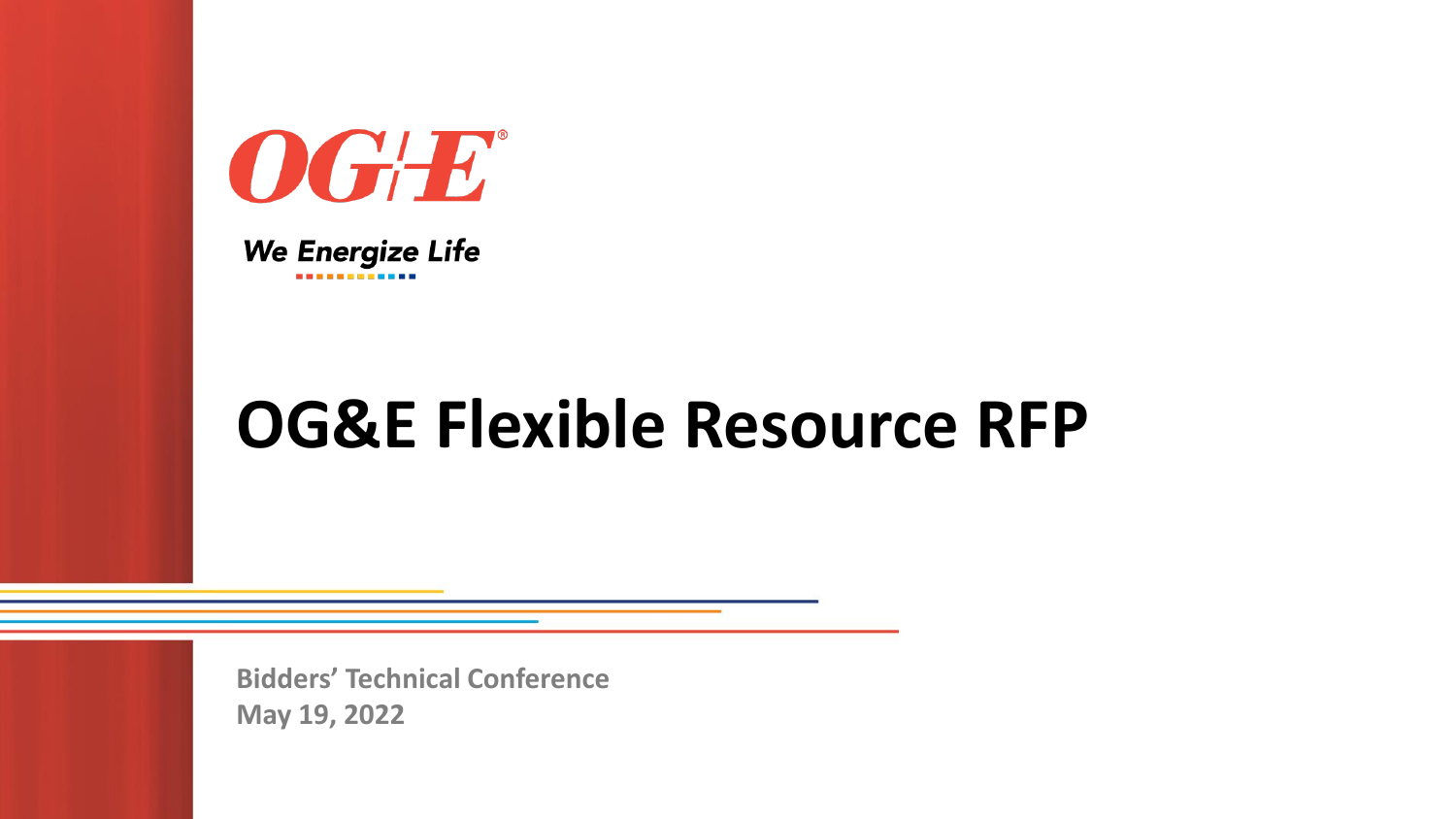## **Meeting Procedures**

- OG&E will go through this presentation about the RFP
- Bidders can submit questions through the Q&A feature on the Teams menu



- When submitting a question, please include your name and organization
- OG&E will respond to questions after the slide presentation is complete

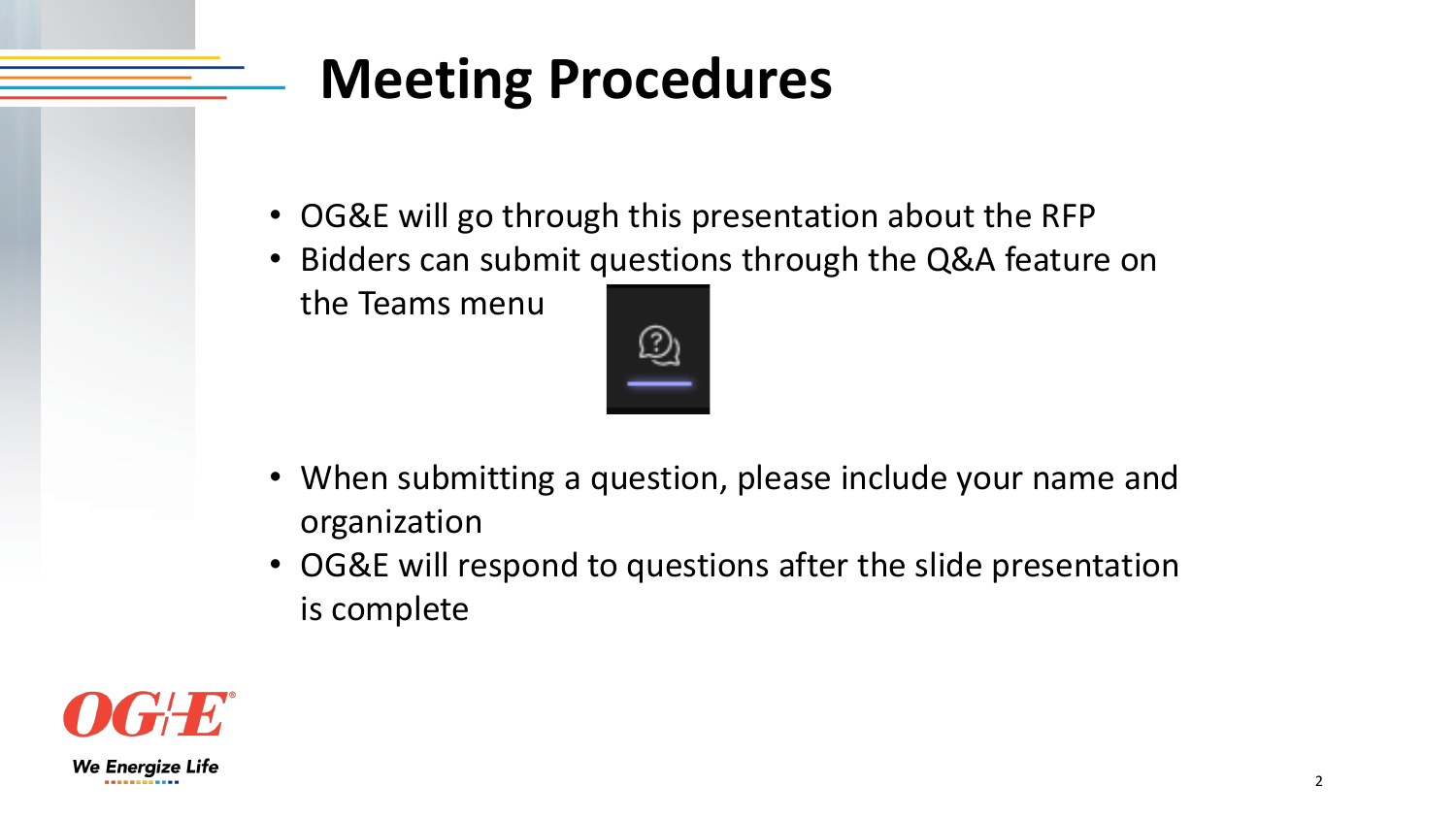## **Agenda**

- Introduction to OG&E
- RFP and Technical Conference Purpose
- Flexible Resource RFP
	- Overview
	- Details on Key Elements
	- Bid Submission Structure, Materials, and Process
	- Bid Evaluation Process
- 5-minute Break
- Questions and Answers

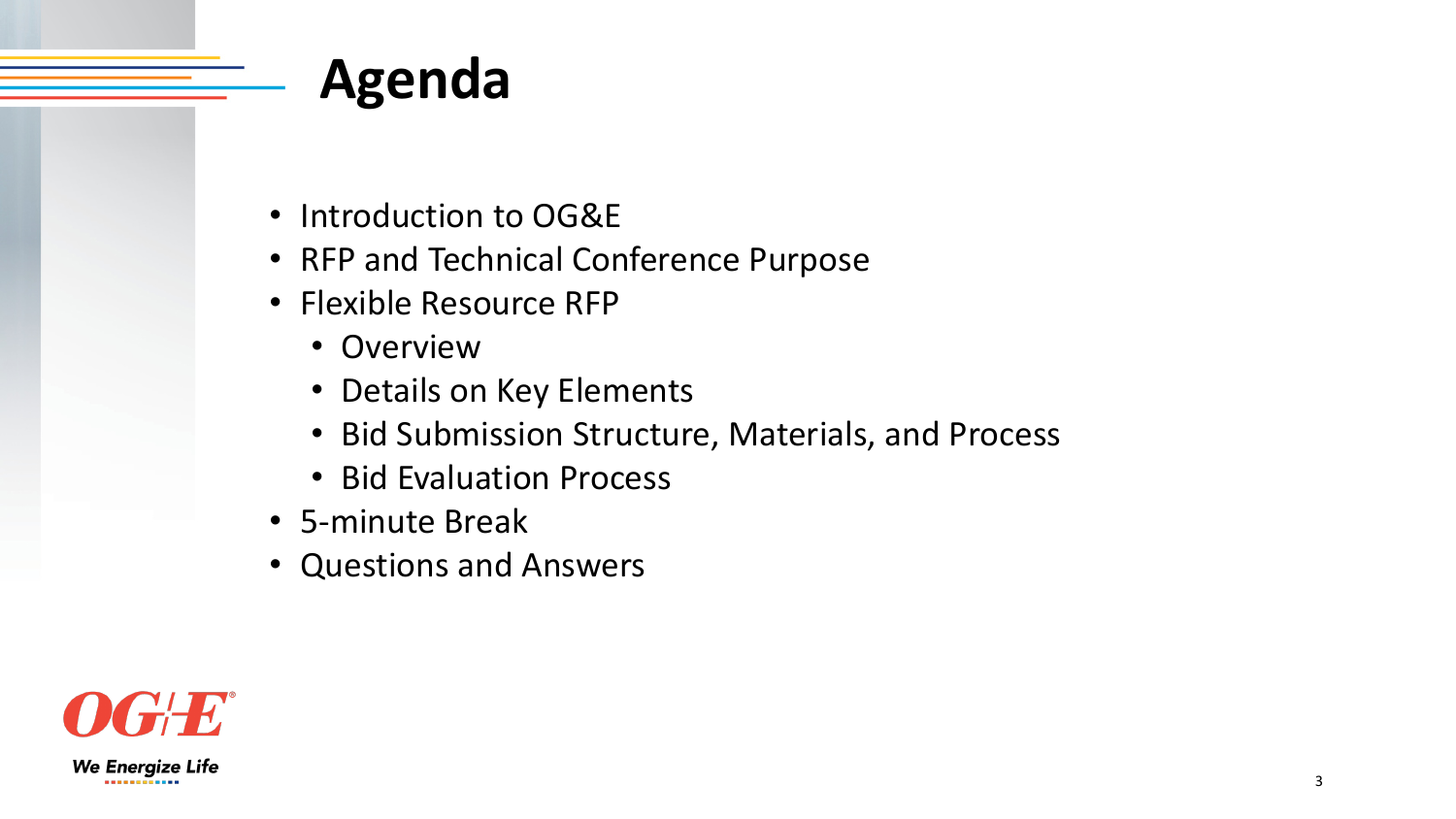## **Introduction to OG&E**

OG&E was formed in 1902 and is Oklahoma's oldest and largest investor-owned electric utility. OG&E serves more than 871,000 customers in 267 towns and cities in a 30,000 square mile area of Oklahoma and western Arkansas.



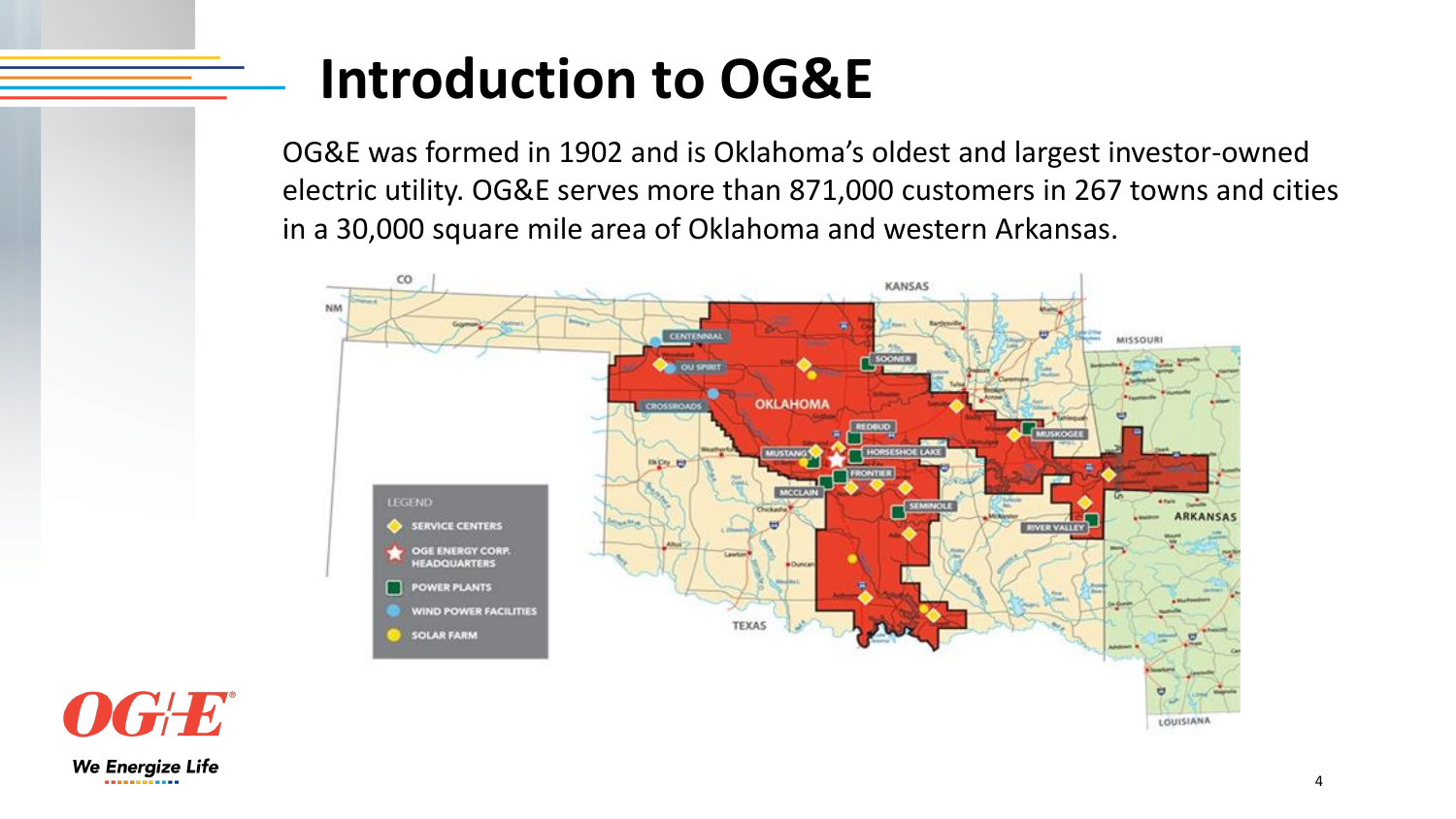## **RFP and Technical Conference Purposes**

### **RFP**

- The purpose of this RFP is to secure flexible resources identified in the Preferred Plan selected through OG&E's 2021 Integrated Resource Plan (IRP)
- This Flexible Resource RFP supports execution of OG&E's 2021 IRP 5-year Action Plan, which identified a variety of resources to address future capacity needs

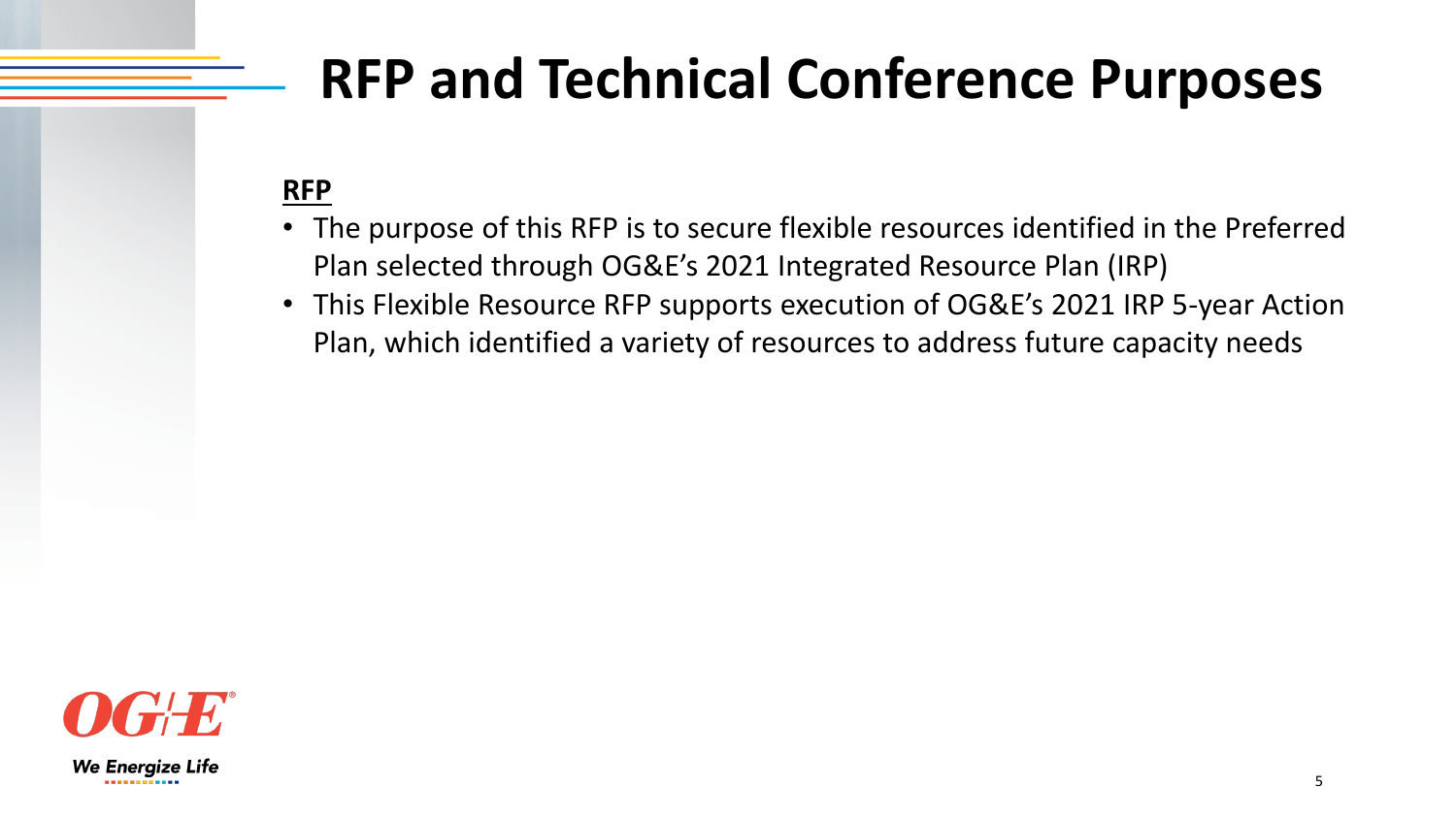# **Evaluation Consultant to OG&E** [www.icf.com](http://www.icf.com/)

### **Role:**

ICF will provide critical expertise in developing RFP documents, responding to Bidder questions, supporting the threshold evaluation of Bids and will lead the qualitative evaluation of Bids. ICF performed similar roles on OG&E's 2018 Capacity RFP and 2021 Solar RFP.



**We Energize Life** 

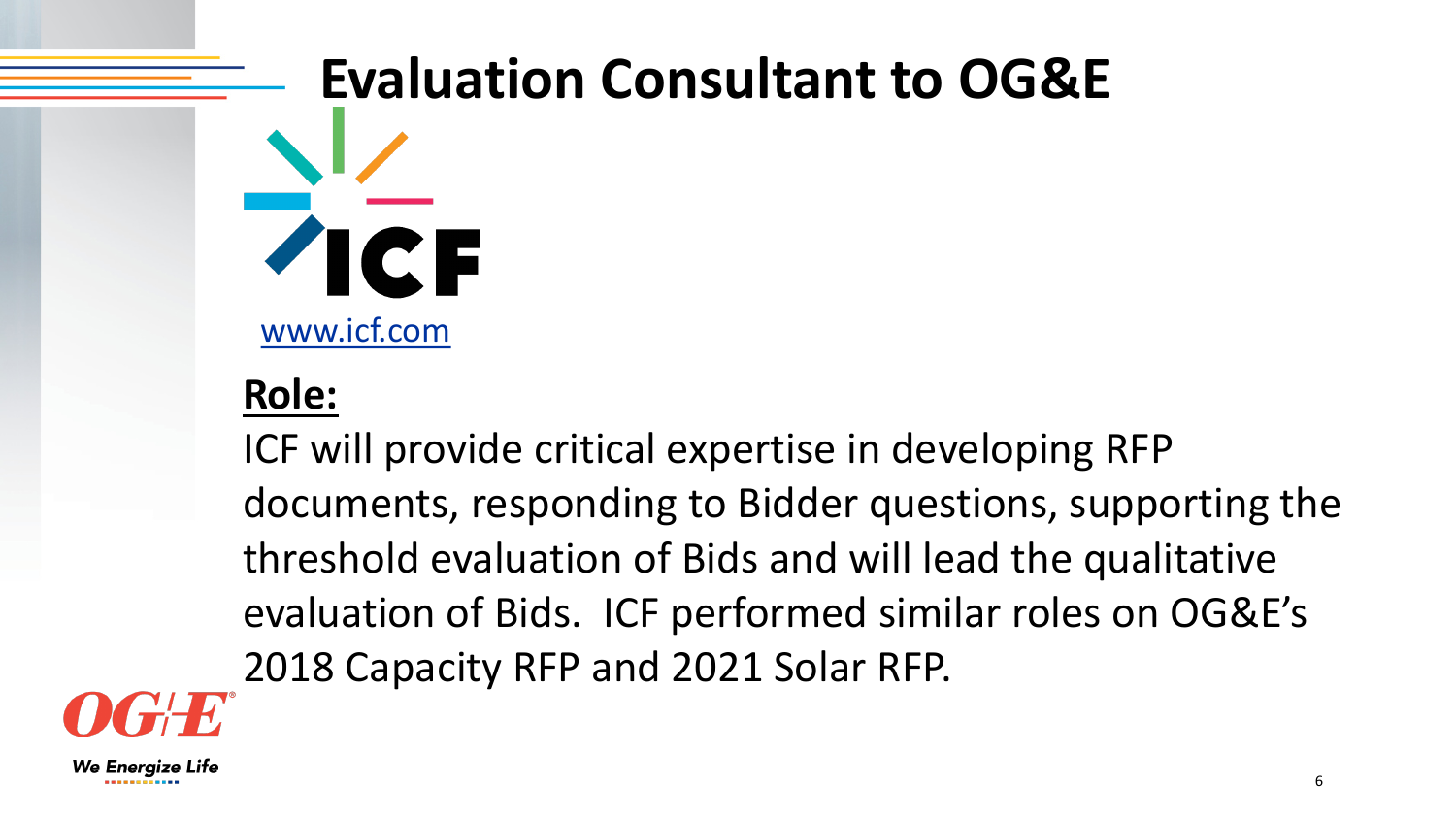## **Confidentiality**

Bids submitted in response to this RFP, and any contracts resulting from this RFP, will be treated as confidential. Nonetheless, Bidders should be aware that information received in response to the RFP may be subject to review by applicable regulatory agencies. Information submitted in response to the RFP may become subject to federal or state laws pertaining to public access to information as a result of any reviews conducted by the Oklahoma Corporation Commission, the Arkansas Public Service Commission and the Federal Energy Regulatory Commission. As such, Bidders should clearly designate all sensitive information as "Confidential." Except as required by regulatory reviews, OG&E will use reasonable efforts to avoid disclosure of such confidential information to persons other than those involved with the evaluation, selection, and any subsequent negotiations. OG&E expects to self-bid into this RFP pursuant to the rules and regulations of the Oklahoma Corporation Commission.

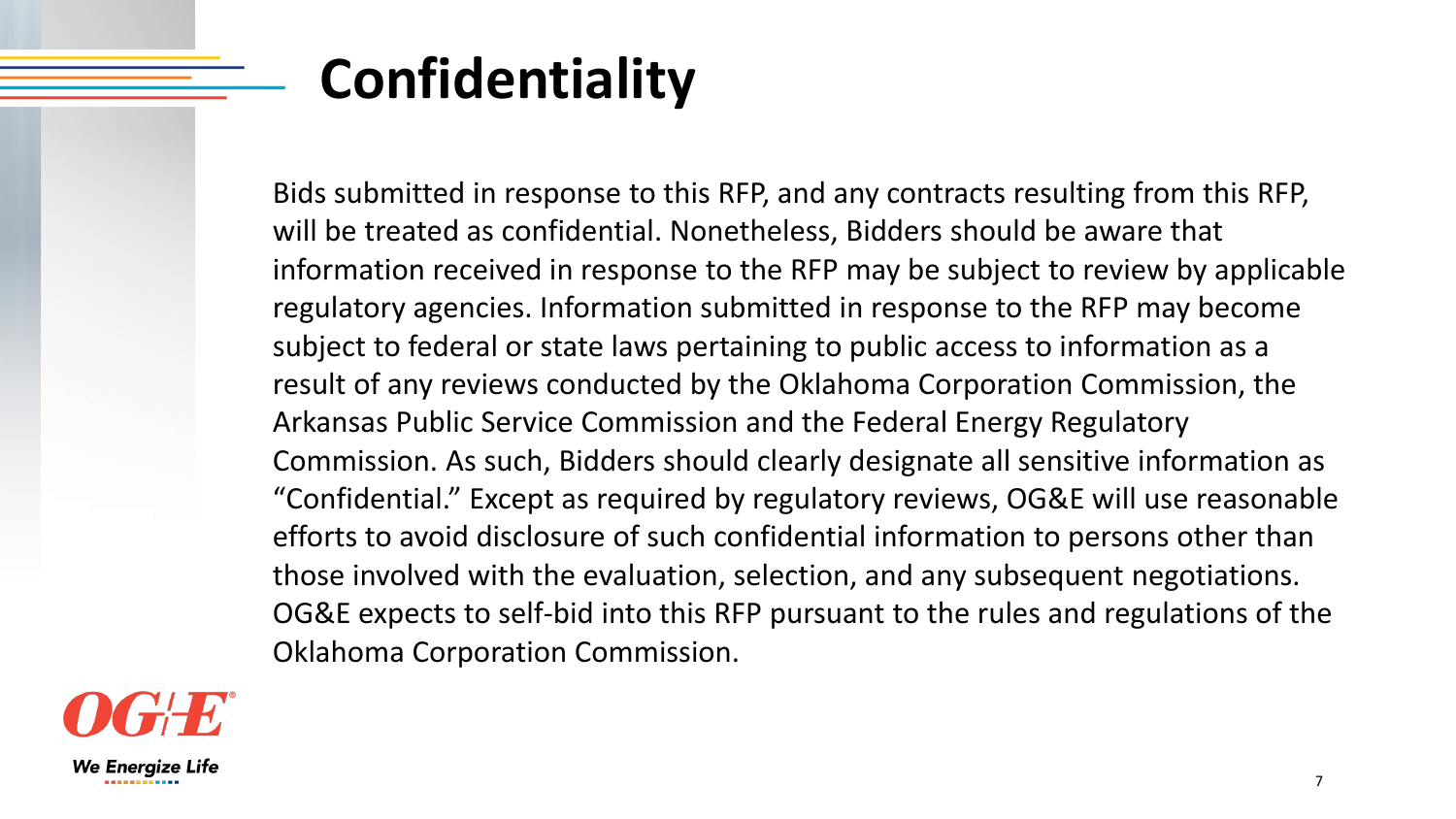## **Flexible Resource RFP Overview**

| <b>Technologies</b>                 | <b>Combustion Turbines (CTs), Reciprocating</b><br><b>Energy Storage Resources</b>                                               |
|-------------------------------------|----------------------------------------------------------------------------------------------------------------------------------|
| <b>In-Service Date</b>              | Before May 1, 2027, with a preference for<br>as possible                                                                         |
| Capacity                            | Between 50 MW and 500 MW nameplate                                                                                               |
| <b>Operating</b><br><b>Duration</b> | Capable of at least 4 hours of consecutive<br>maximum capacity                                                                   |
| <b>Operating Profile</b>            | Minimum ability to start multiple times ea<br>initiation; minimum uptime of no more th<br>downtime between cycles of no more tha |
| <b>Location</b>                     | Within SPP in Oklahoma or Arkansas, with<br>in OG&E's service territory                                                          |
| <b>Interconnection</b>              | Plan for securing firm transmission service                                                                                      |
| <b>Structure</b>                    | Asset Purchase Agreement, including forn                                                                                         |
| <b>Affiliate Bid</b>                | OG&E expects to self-bid into this RFP                                                                                           |



### **The Engines (RICE), and/or**

### For projects in service as early

ve run time at minimum and

- each day within 15 minutes of than one hour; maximum han one hour
- ith a preference for resources
- Interaction for the in-service date **Structure** EPC Exhibit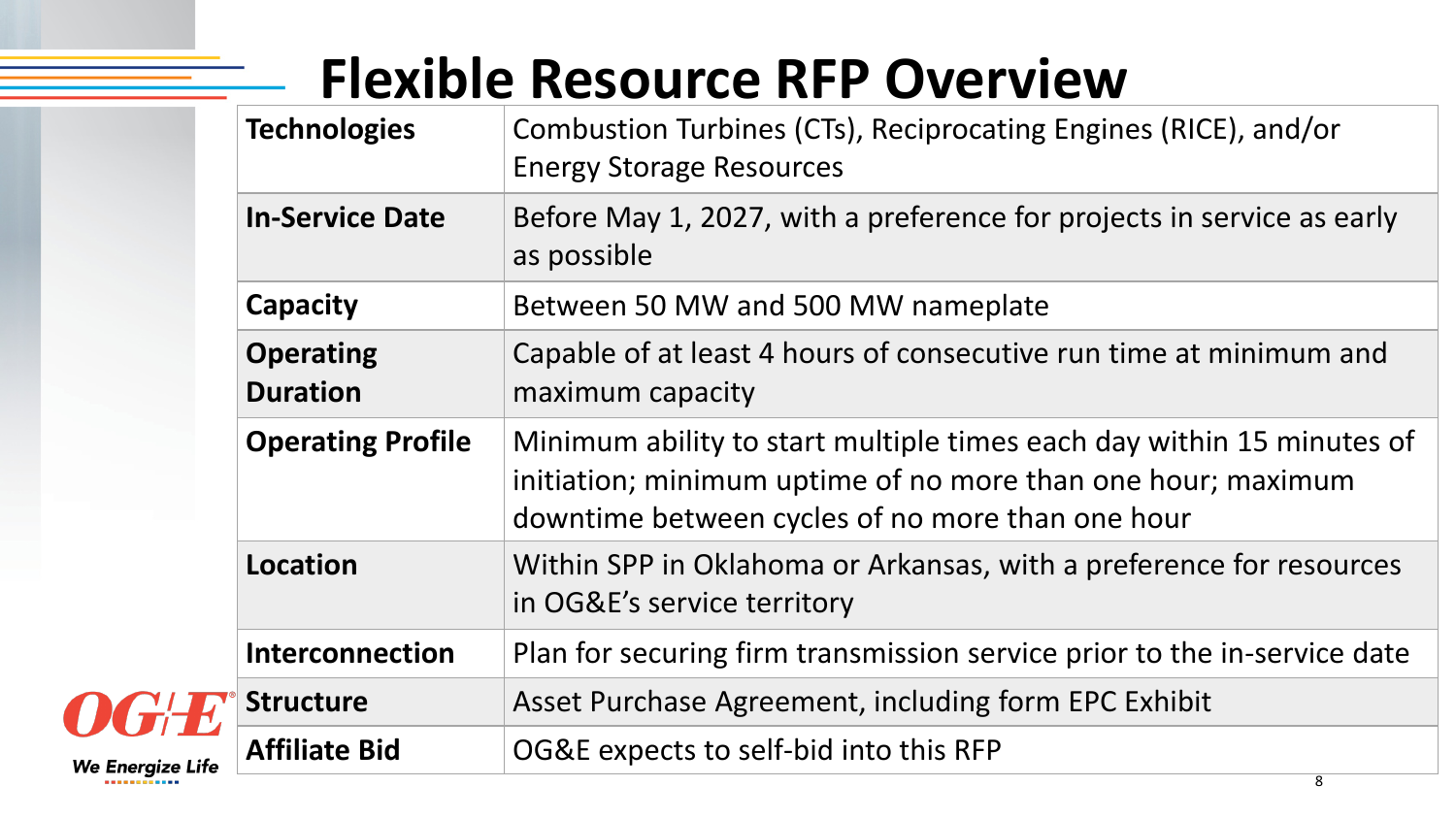## **Flexible Resource RFP Timeline**

| <b>Item</b>                                             | <b>Date</b>        |
|---------------------------------------------------------|--------------------|
| <b>Draft RFP Issue Date</b>                             | April 28, 2022     |
| <b>Draft RFP Technical Conference</b>                   | May 19, 2022       |
| <b>RFP Final Issue Date (expected)</b>                  | June 1, 2022       |
| <b>Notice of Intent to Bid Due Date</b>                 | September 8, 2022  |
| <b>Questions Deadline</b>                               | September 9, 2022  |
| <b>Bid Due Date</b>                                     | September 15, 2022 |
| <b>Bid Opening Day</b>                                  | September 16, 2022 |
| <b>Selection of Projects for Negotiation (expected)</b> | December 2, 2022   |
| <b>Complete Negotiations (expected)</b>                 | January 27, 2023   |

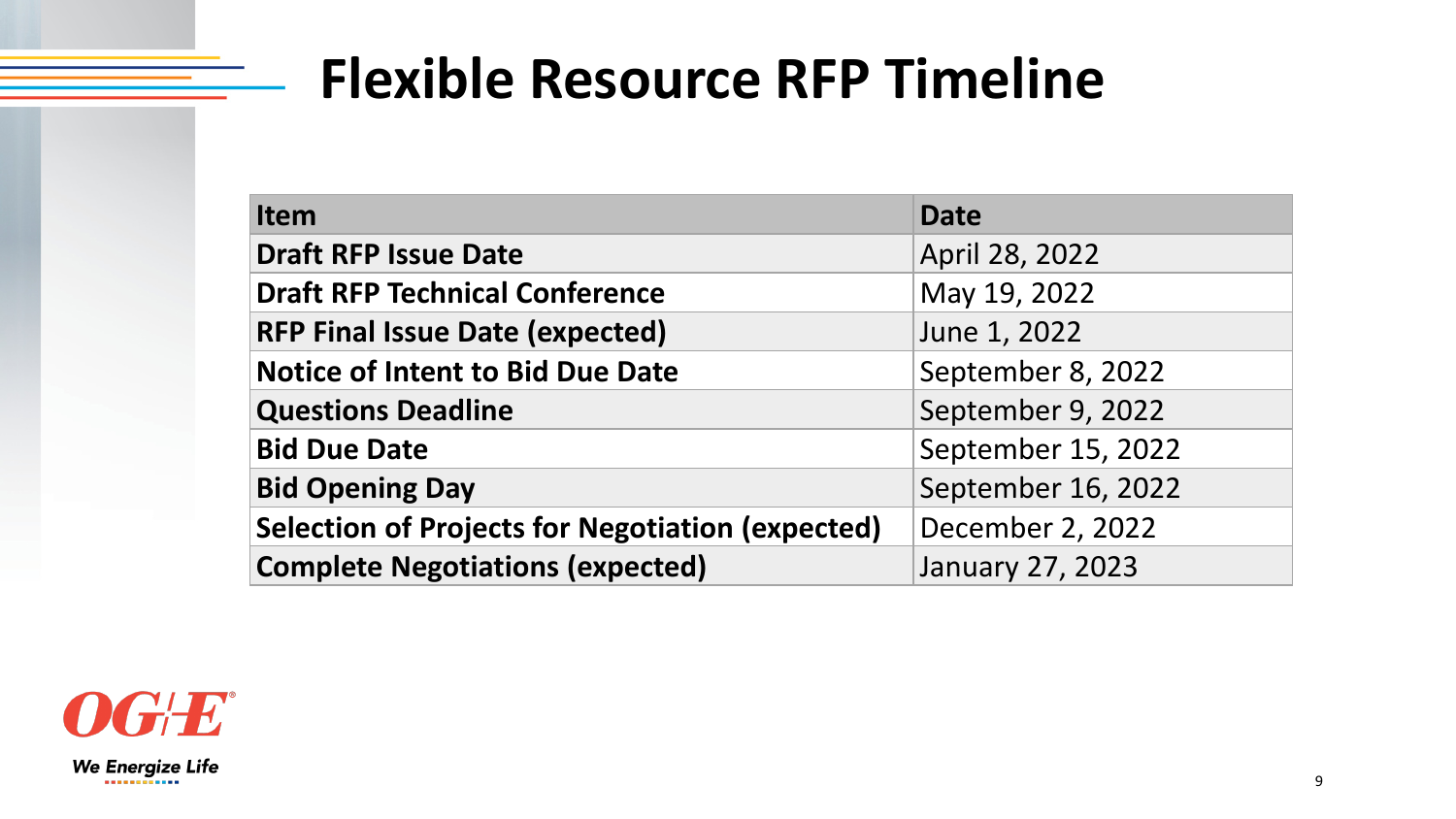## **RFP Website**

### **RFP Website:**

RFP documents are posted at: OG&E - [Suppliers & Contractors \(oge.com\)](https://www.oge.com/wps/portal/ord/who-we-are/supplierscontractors/!ut/p/z1/04_Sj9CPykssy0xPLMnMz0vMAfIjo8zijTxczDy83A38DcL8XQwCjY3MLYLDvIwNfIz1wwkpiAJKG-AAjgZA_VGElBTkRhikOyoqAgDHMMn5/dz/d5/L2dJQSEvUUt3QS80TmxFL1o2XzJIRDZISkcwTzhWQUQwUTM2Nk9JOVAyRzQz/)

**Current Opportunities** 

Below are Requests for Proposals for upcoming projects

2021 OGE Solar RFP 2021 Solar RFP Q&A 2022\_01\_21 OGE Solar RFP Tech Conference Presentation Code of Conduct Florible Pesquices RFP

**DRAFT 2022 OGE Flexible Resource RFP** 

## *document and open in Adobe Acrobat to*

*Technology Note: Download the RFP access all embedded Appendices and Forms* 



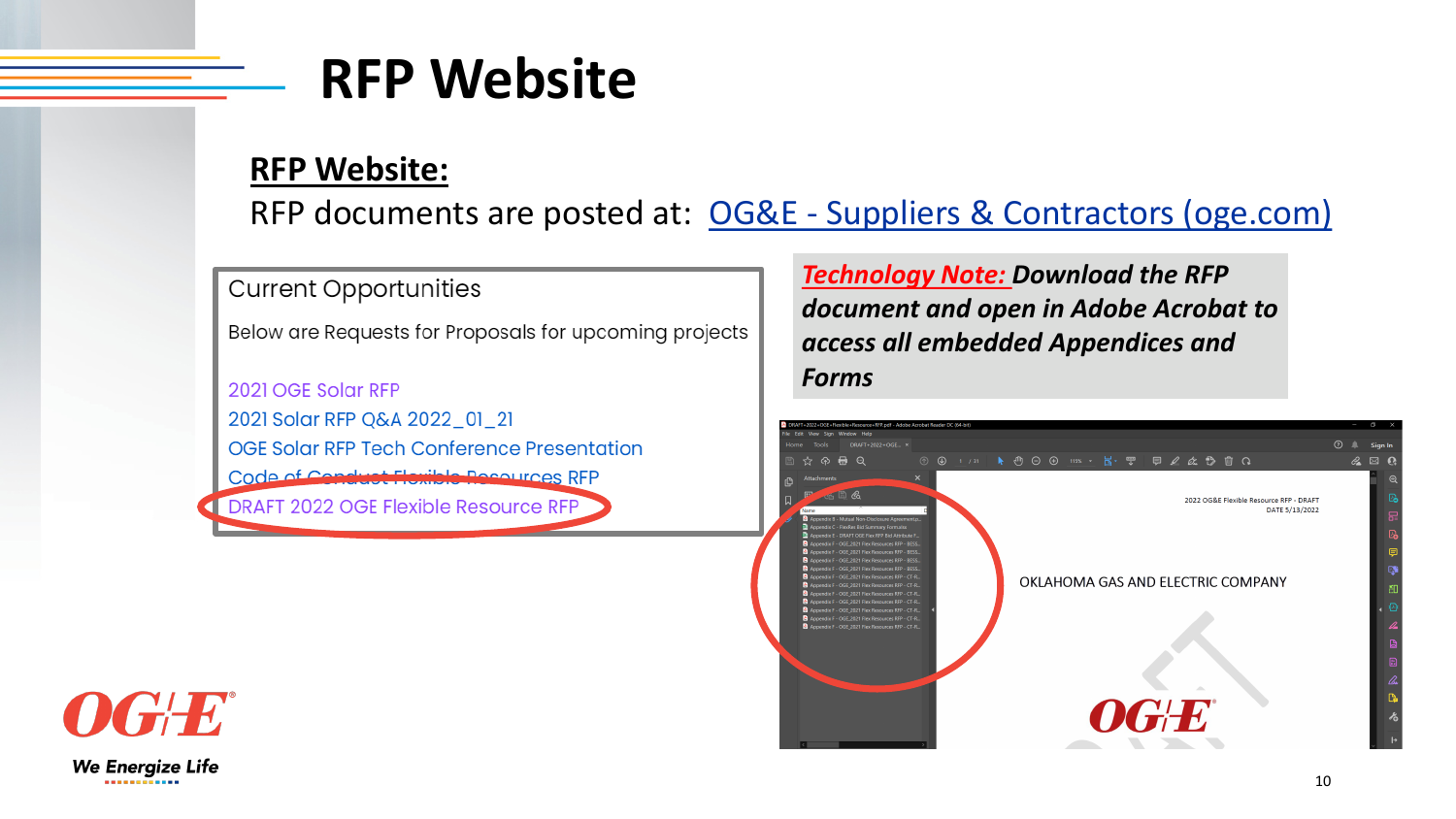## **RFP Q&A procedures**

### **RFP Questions and Answers:**

Prospective Bidders are encouraged to submit questions about this RFP via email to [FlexRes2022RFPComm@oge.com](mailto:FlexRes2022RFPComm@oge.com) on or before the September 9, 2022, deadline for submission of questions. All questions, and responses to those questions, will be posted to the "RFP Website" (OG&E - Suppliers & [Contractors \(oge.com\)\) within five \(5\) business days after receipt of the](https://www.oge.com/wps/portal/ord/who-we-are/supplierscontractors/!ut/p/z1/04_Sj9CPykssy0xPLMnMz0vMAfIjo8zijTxczDy83A38DcL8XQwCjY3MLYLDvIwNfIz1wwkpiAJKG-AAjgZA_VGElBTkRhikOyoqAgDHMMn5/dz/d5/L2dJQSEvUUt3QS80TmxFL1o2XzJIRDZISkcwTzhWQUQwUTM2Nk9JOVAyRzQz/)  question, to the best of OG&E's capabilities. Questions submitted will not be treated as confidential, and the question and answer may be shared for the benefit of other interested parties via the RFP Website. However, Bidder names and other identifying details will not be included in question-andanswer material posted to the RFP Website.

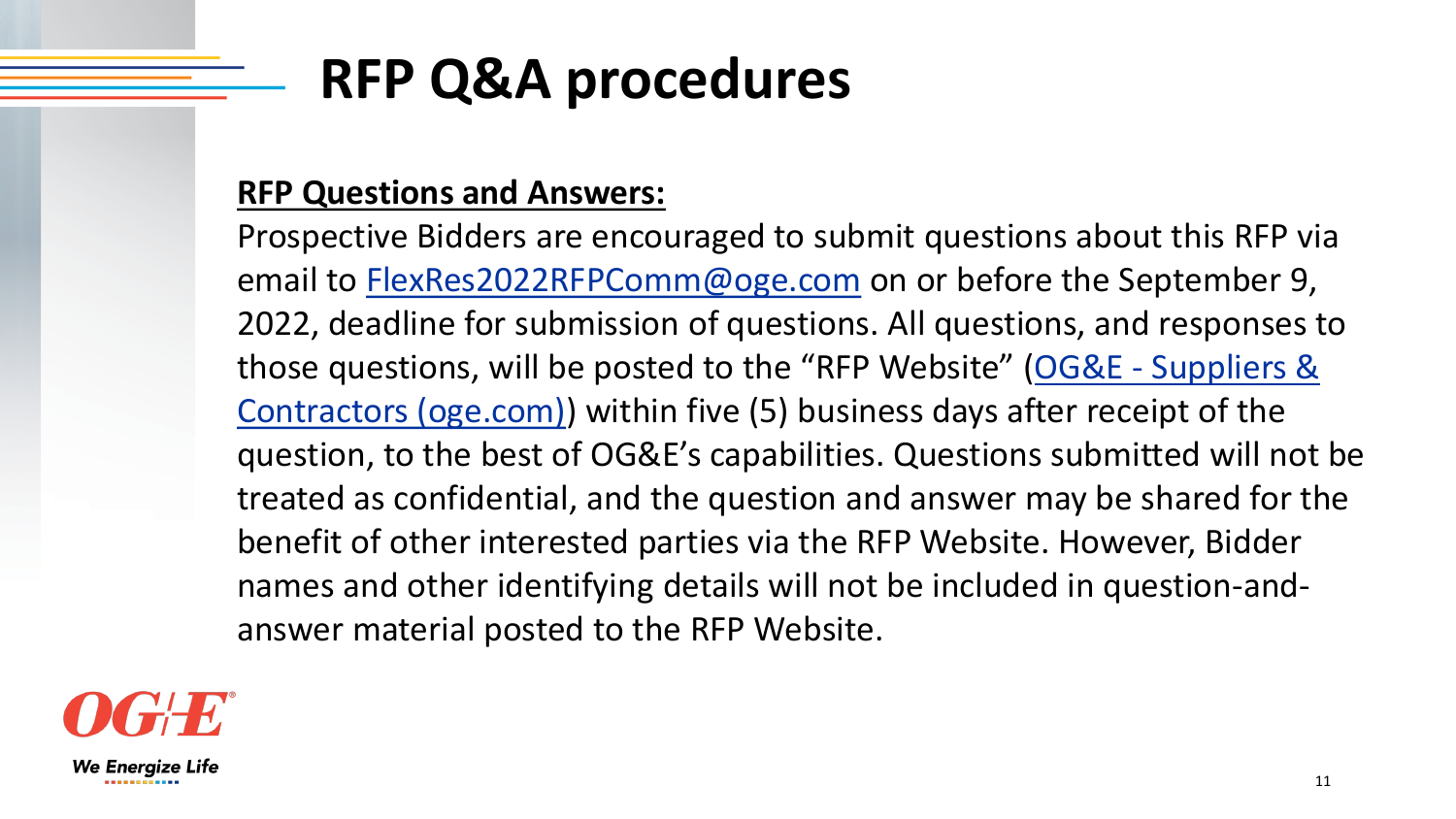## **RFP DETAILS**

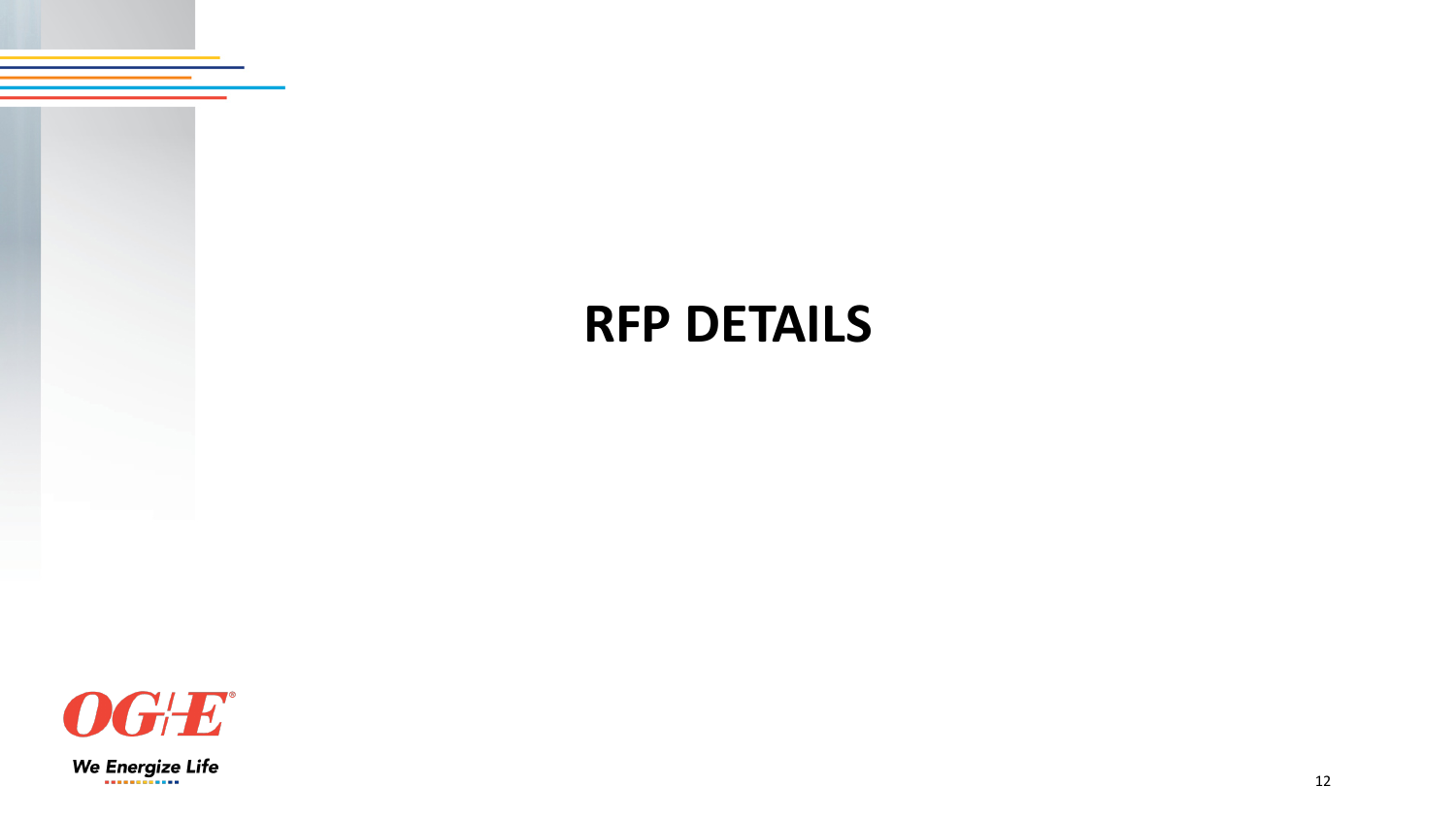## **RFP Details**

| <b>Technologies</b>                 | <b>Combustion Turbines (CTs), Reciprocating</b><br><b>Energy Storage Resources</b>                                               |
|-------------------------------------|----------------------------------------------------------------------------------------------------------------------------------|
| <b>In-Service Date</b>              | Before May 1, 2027, with a preference for<br>as possible                                                                         |
| <b>Capacity</b>                     | Between 50 MW and 500 MW nameplate                                                                                               |
| <b>Operating</b><br><b>Duration</b> | Capable of at least 4 hours of consecutive<br>maximum capacity                                                                   |
| <b>Operating Profile</b>            | Minimum ability to start multiple times ea<br>initiation; minimum uptime of no more th<br>downtime between cycles of no more tha |
| <b>Location</b>                     | Within SPP in Oklahoma or Arkansas, with<br>in OG&E's service territory                                                          |
| <b>Interconnection</b>              | Plan for securing firm transmission service                                                                                      |
| <b>Structure</b>                    | Asset Purchase Agreement, including forn                                                                                         |
| <b>Affiliate Bid</b>                | OG&E expects to self-bid into this RFP                                                                                           |



We Energize Life

### **The Engines (RICE), and/or**

- for projects in service as early
- 

ve run time at minimum and

- each day within 15 minutes of than one hour; maximum han one hour
- **Location Spring in Arkan Spring in Arkansas in Arkansas in Arkansas, with a preference for resources**
- *I* ice prior to the in-service date **Structure** EPC Exhibit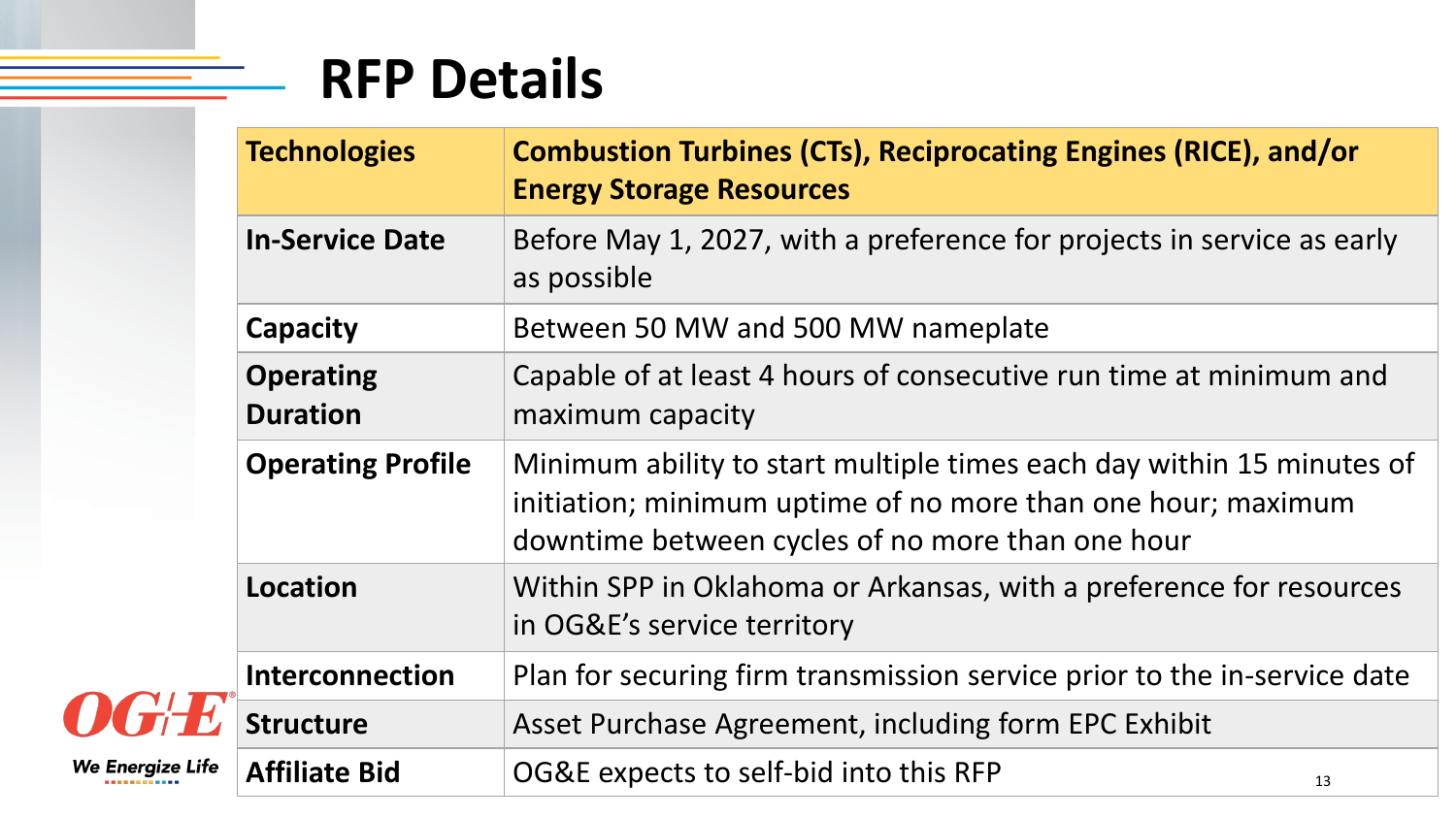## **RFP Details - Technologies**

| <b>Technologies</b> | <b>Combustion Turbines (CTs), Reciprocating</b> |
|---------------------|-------------------------------------------------|
|                     | <b>Energy Storage Resources</b>                 |

OG&E will accept offers for resource types:

- Combustion Turbines
- Reciprocating Engines
- Energy Storage

The full technical specifications will be provided after Bidders submit an appropriately-executed Mutual Nondisclosure Agreement. Receipt of the full technical specifications is a precondition for submission of a Bid into this RFP.



### **Engines (RICE), and/or**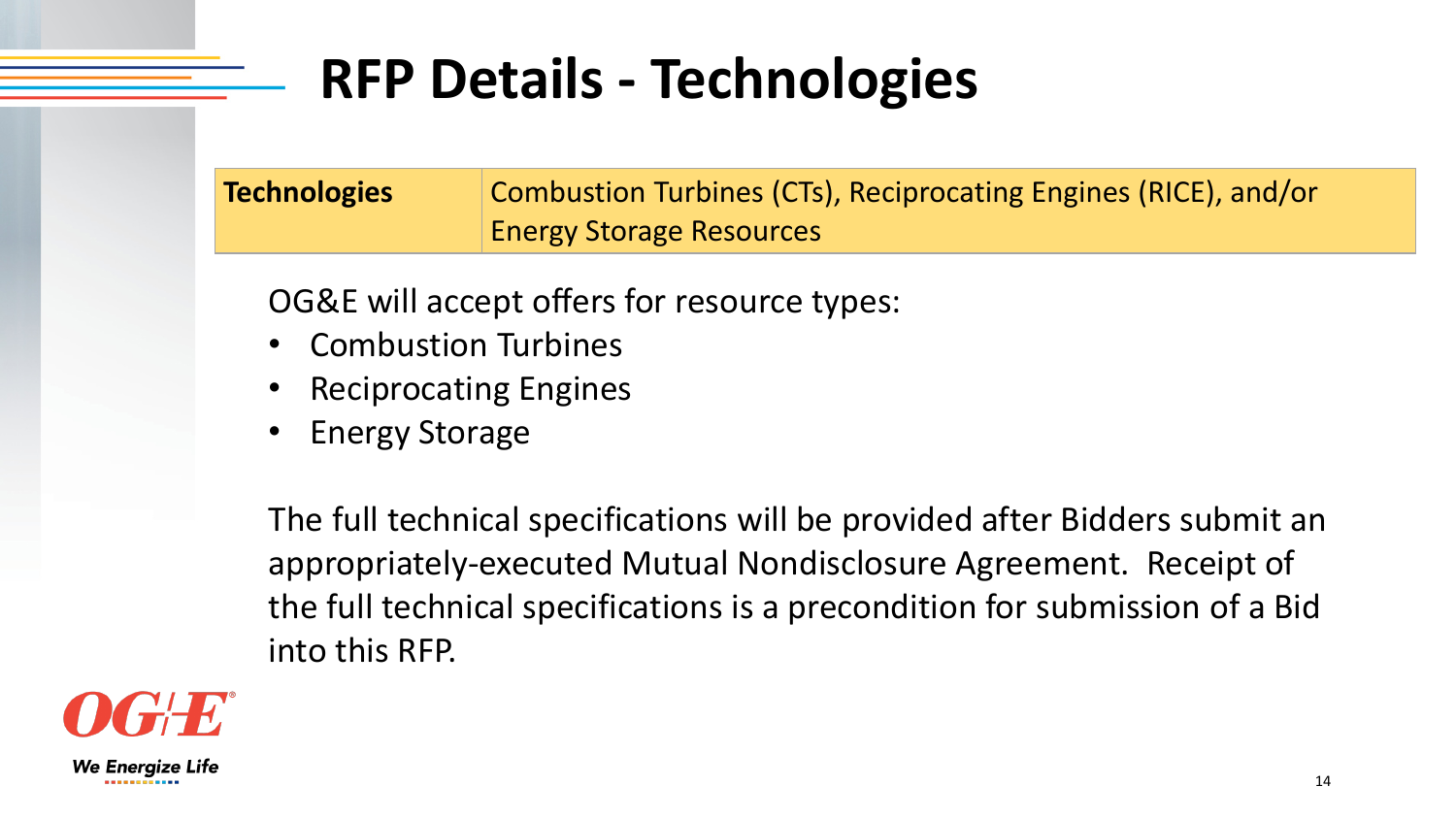## **RFP Details – In-Service Dates**

|  | <b>Technologies</b>                 | <b>Combustion Turbines (CTs), Reciprocating</b><br><b>Energy Storage Resources</b>                                               |
|--|-------------------------------------|----------------------------------------------------------------------------------------------------------------------------------|
|  | <b>In-Service Dates</b>             | Before May 1, 2027, with a preference fo<br>as possible                                                                          |
|  | <b>Capacity</b>                     | Between 50 MW and 500 MW nameplate                                                                                               |
|  | <b>Operating</b><br><b>Duration</b> | Capable of at least 4 hours of consecutive<br>maximum capacity                                                                   |
|  | <b>Operating Profile</b>            | Minimum ability to start multiple times ea<br>initiation; minimum uptime of no more th<br>downtime between cycles of no more tha |
|  | <b>Location</b>                     | Within SPP in Oklahoma or Arkansas, with<br>in OG&E's service territory                                                          |
|  | <b>Interconnection</b>              | Plan for securing firm transmission service                                                                                      |
|  | <b>Structure</b>                    | Asset Purchase Agreement, including forn                                                                                         |
|  | <b>Affiliate Bid</b>                | OG&E expects to self-bid into this RFP                                                                                           |



We Energize Life

### **The Engines (RICE), and/or**

### for projects in service as early

ve run time at minimum and

each day within 15 minutes of than one hour; maximum han one hour

ith a preference for resources

Interaction for the in-service date **Structure** EPC Exhibit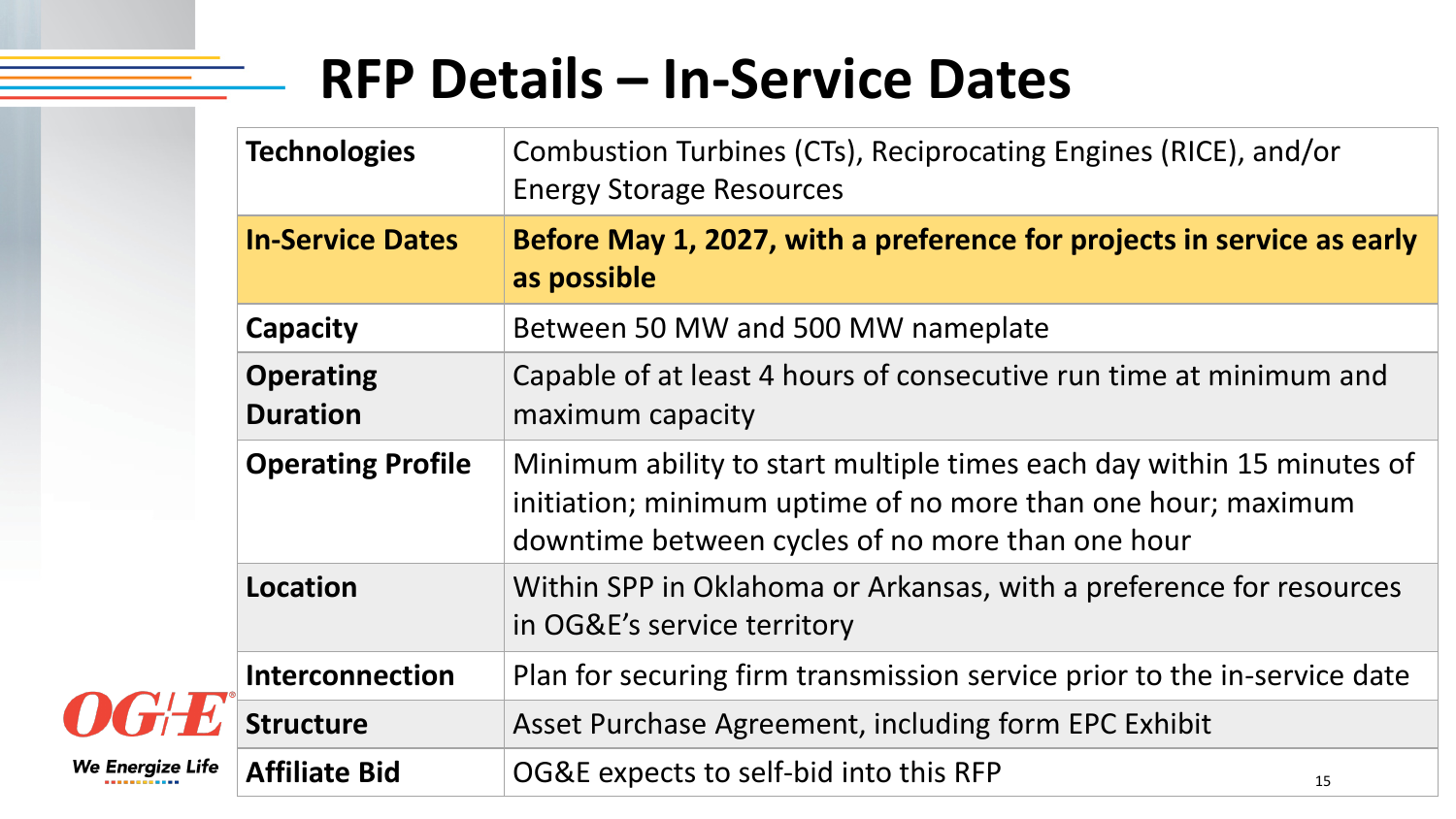## **In-Service Date**

| <b>In-Service Date</b> | Before May 1, 2027, with a preference for |
|------------------------|-------------------------------------------|
|                        | as possible                               |

Resources must be in-service prior to the summer season in the year they come online for the generation capacity to be counted towards OG&E's Planning Reserve Margin requirement in that year. OG&E's 2021 Integrated Resource Plan identifies generation capacity needs starting in 2023. OG&E has a preference for resources capable of coming online as early as possible.



### **Projects in service as early**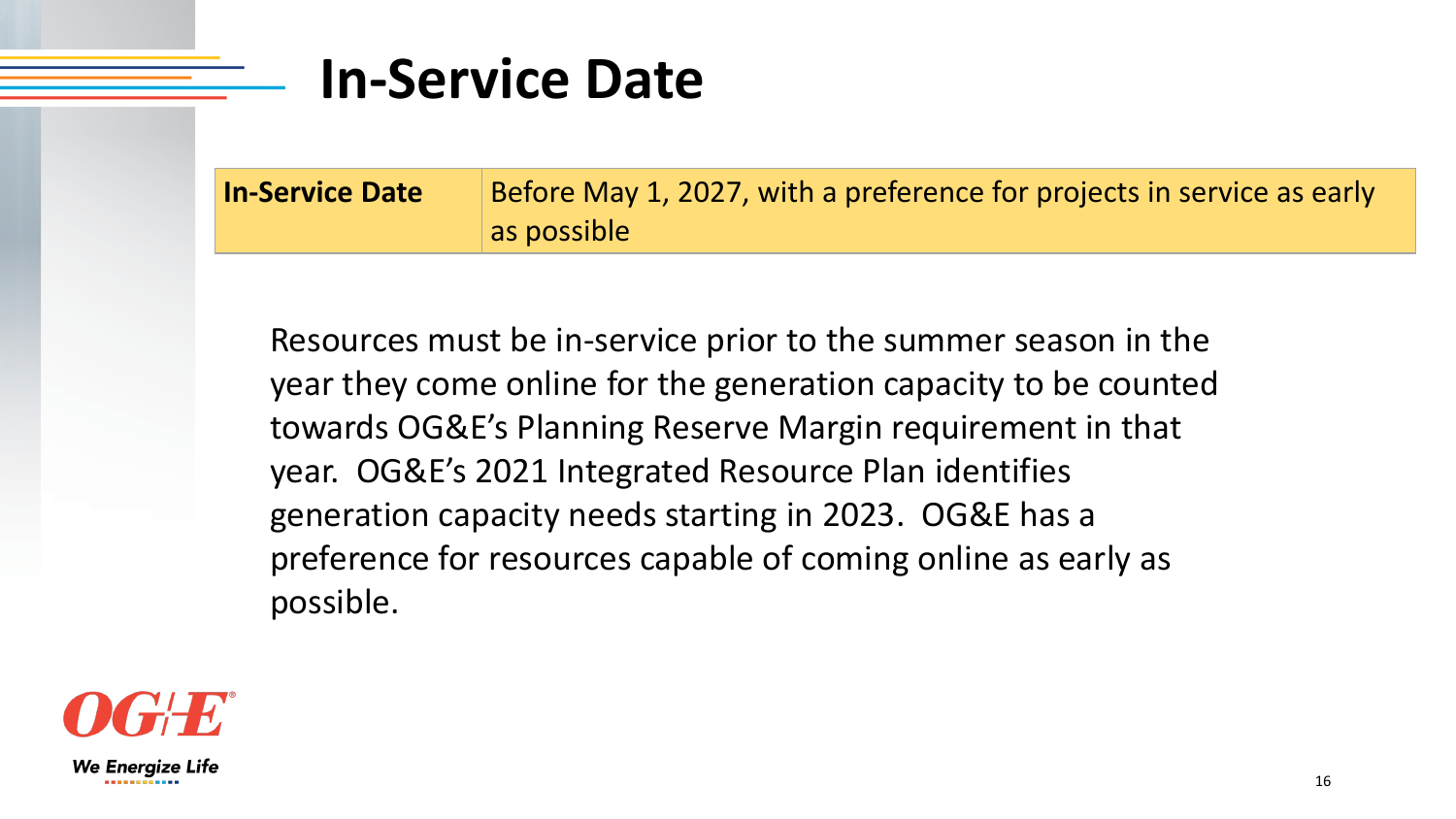## **RFP Details – Capacity and Operations**

|      | <b>Technologies</b>                 | Combustion Turbines (CTs), Reciprocating<br><b>Energy Storage Resources</b>                                                     |
|------|-------------------------------------|---------------------------------------------------------------------------------------------------------------------------------|
|      | <b>In-Service Dates</b>             | Before May 1, 2027, with a preference for<br>as possible                                                                        |
|      | <b>Capacity</b>                     | <b>Between 50 MW and 500 MW nameplate</b>                                                                                       |
|      | <b>Operating</b><br><b>Duration</b> | <b>Capable of at least 4 hours of consecutive</b><br>maximum capacity                                                           |
|      | <b>Operating Profile</b>            | Minimum ability to start multiple times e<br>of initiation; minimum uptime of no more<br>downtime between cycles of no more tha |
|      | <b>Location</b>                     | Within SPP in Oklahoma or Arkansas, with<br>in OG&E's service territory                                                         |
|      | <b>Interconnection</b>              | Plan for securing firm transmission service                                                                                     |
|      | <b>Structure</b>                    | Asset Purchase Agreement, including form                                                                                        |
| Life | <b>Affiliate Bid</b>                | OG&E expects to self-bid into this RFP                                                                                          |

**We Energize Life** 

- **The Engines (RICE), and/or**
- for projects in service as early
- 

**Calcie at minimum and ideo**:

- **S** each day within 15 minutes **ore than one hour; maximum** than one hour
- **Location Spring in Arkan Spring in Arkansas in Arkansas in Arkansas, with a preference for resources**
- *I* ice prior to the in-service date **Structure** EPC Exhibit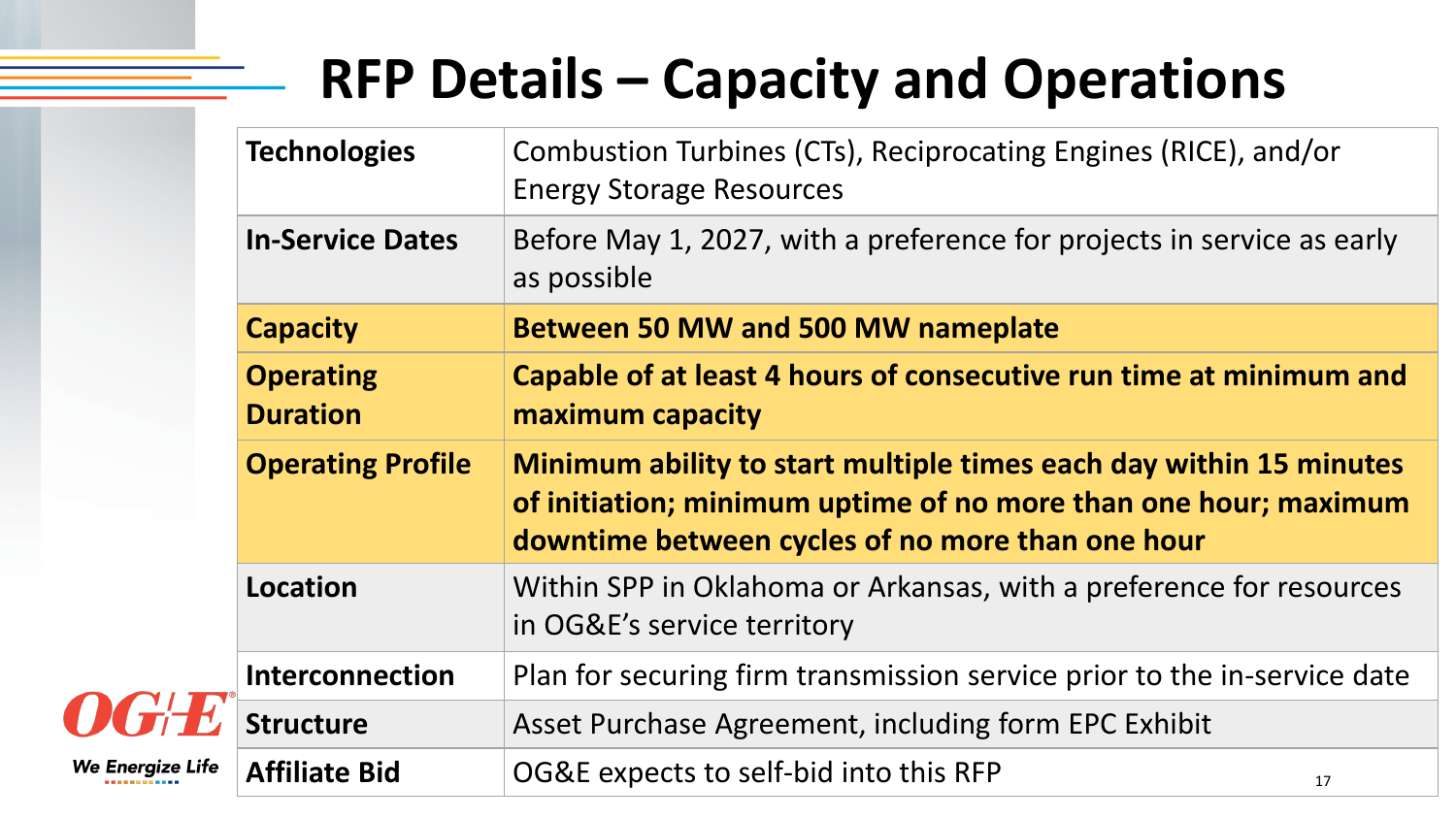## **Project Capacity and Timing**

| <b>Capacity</b>                     | Between 50 MW and 500 MW nameplate                                                                                               |
|-------------------------------------|----------------------------------------------------------------------------------------------------------------------------------|
| <b>Operating</b><br><b>Duration</b> | Capable of at least 4 hours of consecutive<br>maximum capacity                                                                   |
| <b>Operating Profile</b>            | Minimum ability to start multiple times ea<br>initiation; minimum uptime of no more th<br>downtime between cycles of no more tha |

- An entire bid must contain a minimum of 50 MW which can be comprised of multiple, individual resources that are less than 50 MW
- Resources must have a consecutive run time of at least 4-hours in order to qualify as capacity in the SPP
- OG&E is requesting resources that can cycle quickly multiple times per day for system reliability



### e run time at minimum and

**Pach day within 15 minutes of** han one hour; maximum: an one hour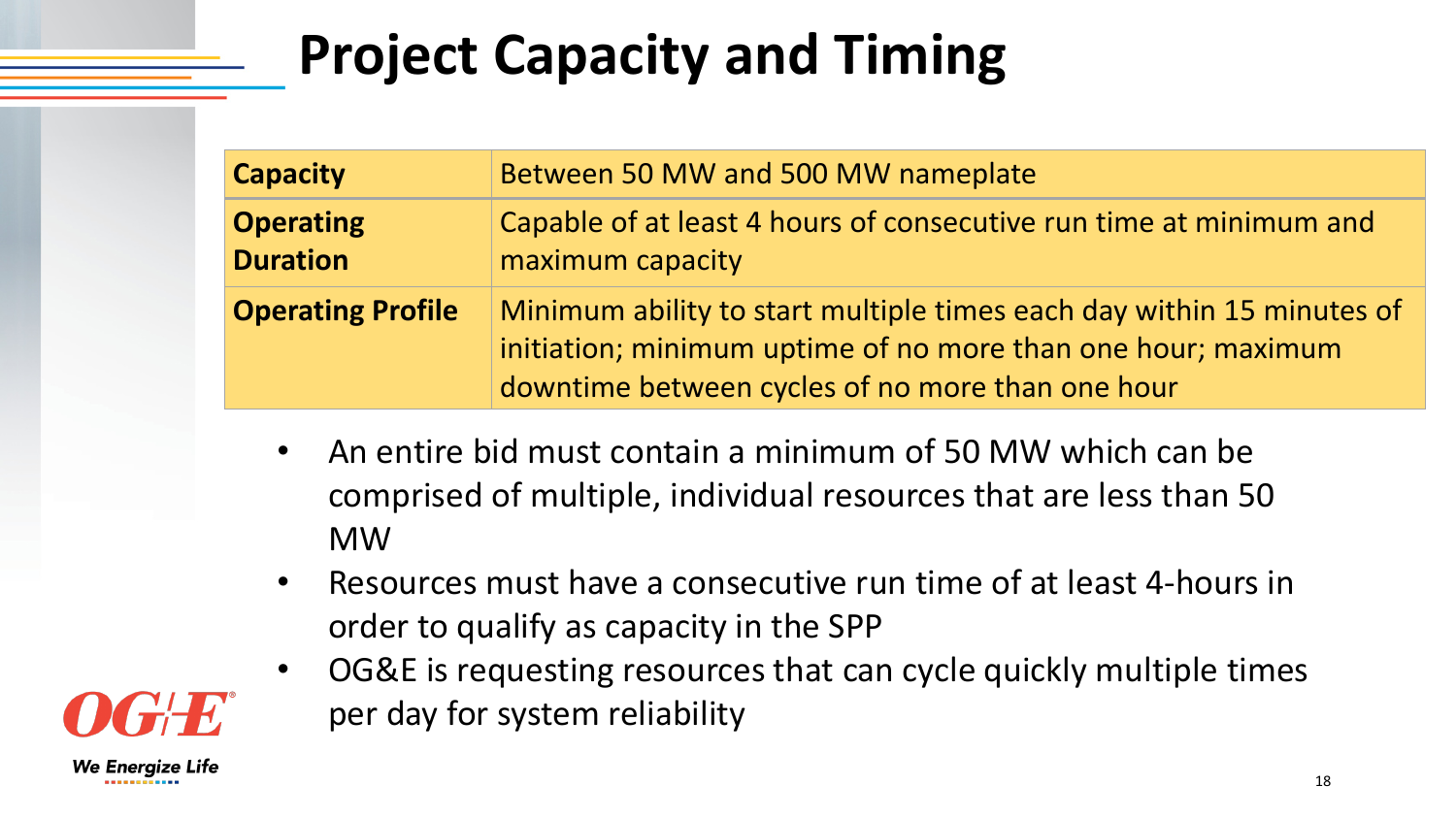## **RFP Details - Location**

| <b>Combustion Turbines (CTs), Reciprocating</b><br><b>Energy Storage Resources</b>                                                                            |
|---------------------------------------------------------------------------------------------------------------------------------------------------------------|
| Before May 1, 2027, with a preference for<br>as possible                                                                                                      |
| Between 50 MW and 500 MW nameplate                                                                                                                            |
| Capable of at least 4 hours of consecutive<br>maximum capacity                                                                                                |
| <b>Operating Profile</b><br>Minimum ability to start multiple times ea<br>initiation; minimum uptime of no more the<br>downtime between cycles of no more tha |
| Within SPP in Oklahoma or Arkansas, wit<br>in OG&E's service territory                                                                                        |
| Plan for securing firm transmission service                                                                                                                   |
| Asset Purchase Agreement, including forn                                                                                                                      |
| OG&E expects to self-bid into this RFP                                                                                                                        |
|                                                                                                                                                               |

### **The Engines (RICE), and/or**

### for projects in service as early

ve run time at minimum and

each day within 15 minutes of than one hour; maximum han one hour

**With a preference for resources** 

Interaction for the in-service date **Structure** EPC Exhibit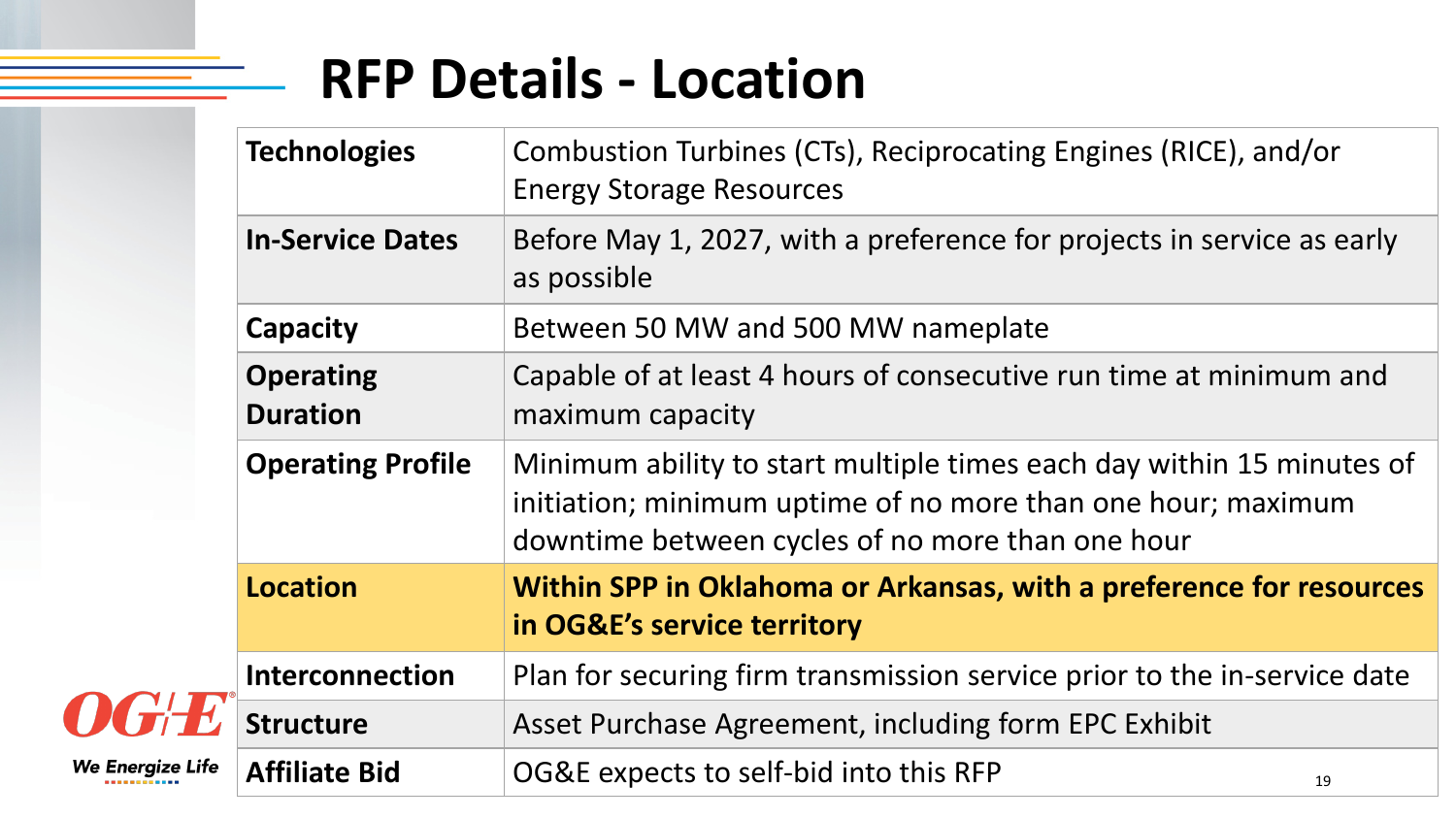## **Location**

### **Location** Within SPP in Oklahoma or Arkansas, with a preference for resources in OG&E's service territory



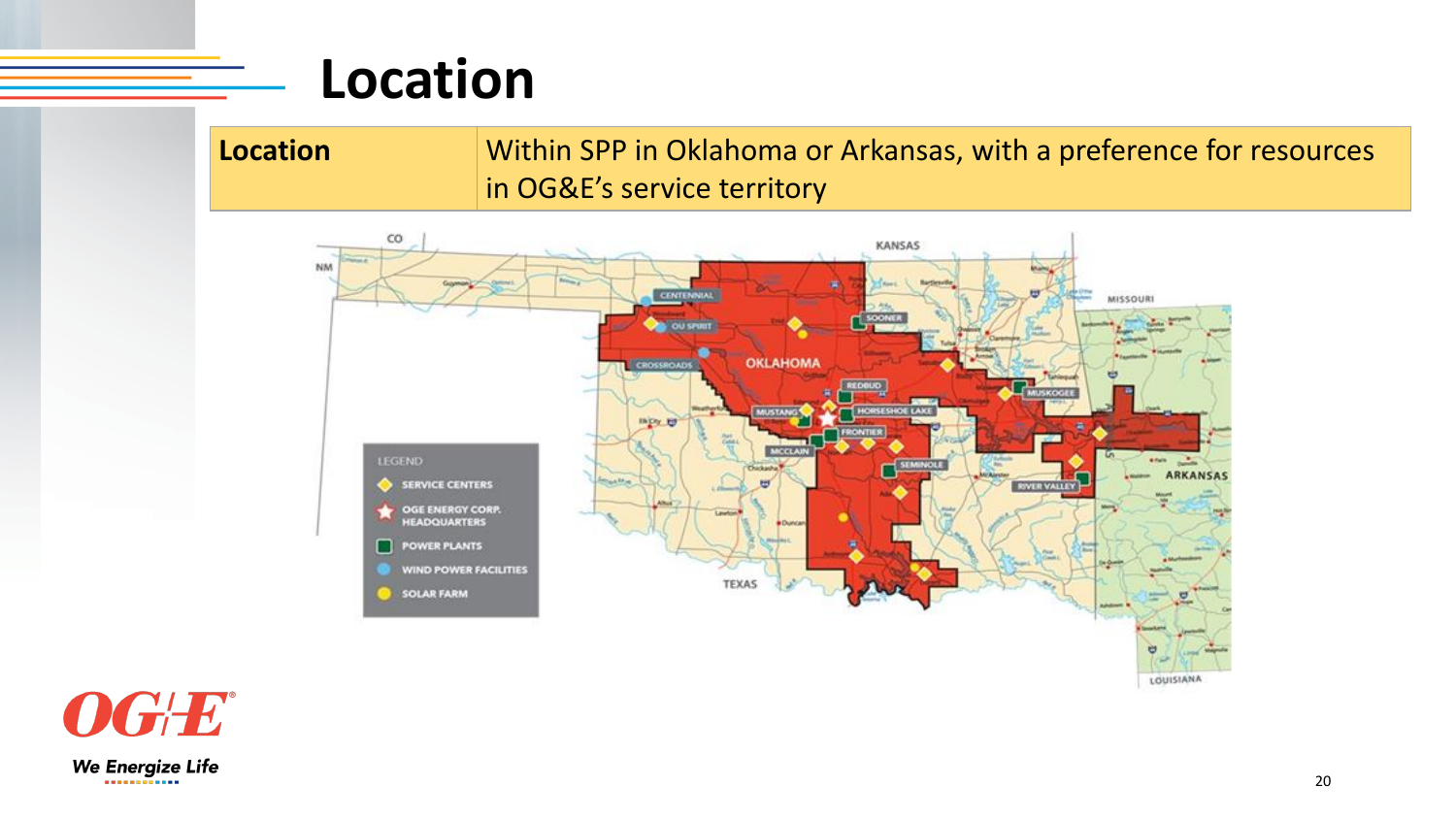## **RFP Details – Interconnection**

|    | <b>Technologies</b>                 | <b>Combustion Turbines (CTs), Reciprocating</b><br><b>Storage Resources</b>                                                      |
|----|-------------------------------------|----------------------------------------------------------------------------------------------------------------------------------|
|    | <b>In-Service Dates</b>             | Before May 1, 2027, with a preference for<br>possible                                                                            |
|    | <b>Capacity</b>                     | Between 50 MW and 500 MW nameplate                                                                                               |
| 7® | <b>Operating</b><br><b>Duration</b> | Capable of at least 4 hours of consecutive<br>maximum capacity                                                                   |
|    | <b>Operating Profile</b>            | Minimum ability to start multiple times ea<br>initiation; minimum uptime of no more th<br>downtime between cycles of no more tha |
|    | <b>Location</b>                     | Within SPP in Oklahoma or Arkansas, with<br>OG&E's service territory                                                             |
|    | <b>Interconnection</b>              | <b>Plan for securing firm transmission service</b>                                                                               |
|    | <b>Structure</b>                    | Asset Purchase Agreement, including forn                                                                                         |
|    | <b>Affiliate Bid</b>                | OG&E expects to self-bid into this RFP                                                                                           |



### g Engines (RICE), and/or Energy

### Indeptedate in service as early as projects in service as early as

e run time at minimum and

each day within 15 minutes of han one hour; maximum: an one hour

th a preference for resources in

### **Interal forms** in-service date

**Structure** Exhibit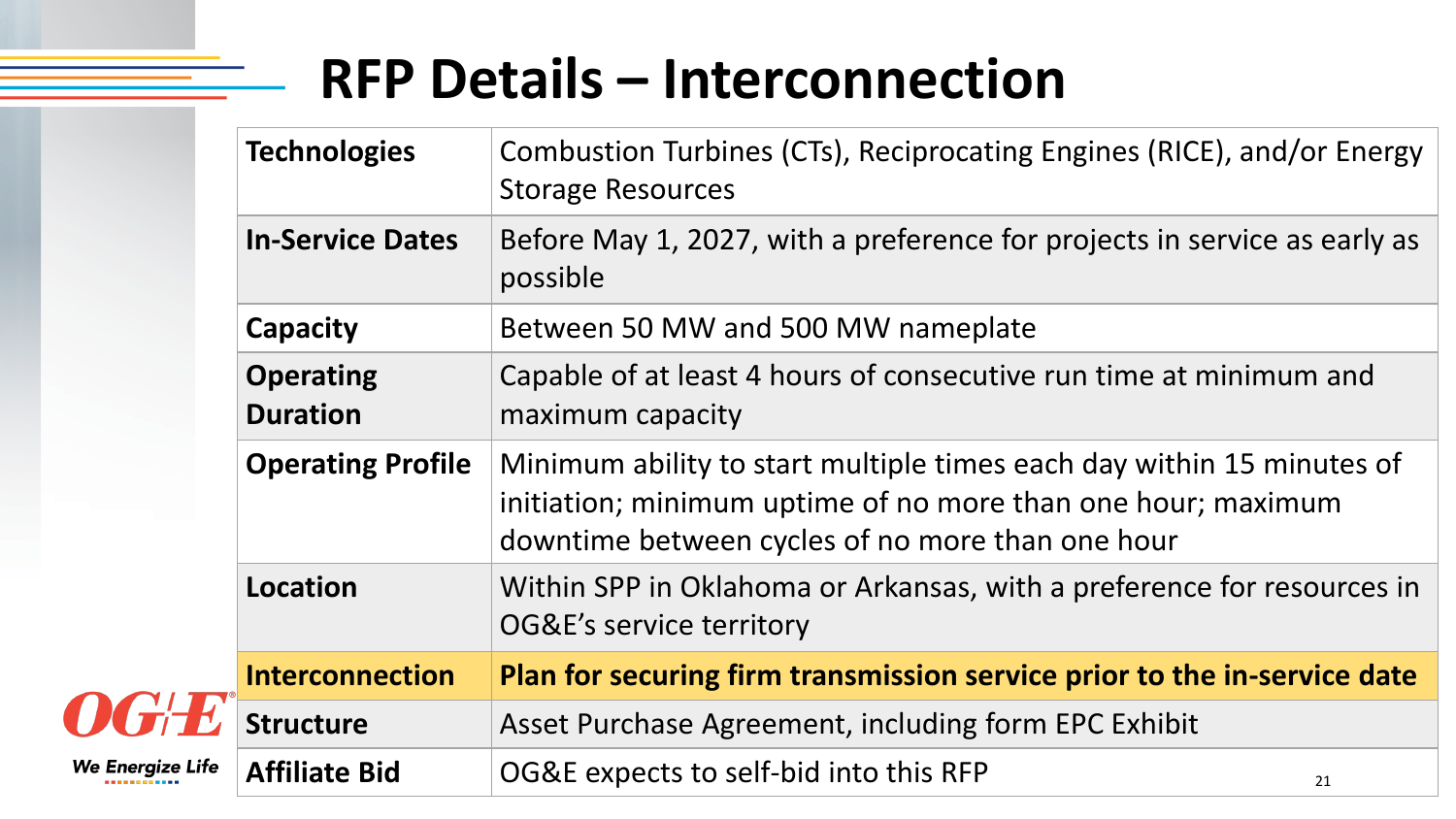## **Interconnection**

**Interconnection** Plan for securing firm transmission service prior to the in-service date

Bidders are required to submit a copy of the preliminary transmission interconnection study completed by SPP (if available). If this is not available, Bidder must submit a comparable study conducted by an independent engineer and identify the planned governing interconnection type as defined by SPP OATT Attachment V. Examples include Network Resource Interconnection Service, Surplus Interconnection Service, Generating Facility Replacement, etc.

*Detailed requirements are specified in Section 2.2.5 of the Draft 2022 Flexible Resource RFP.*

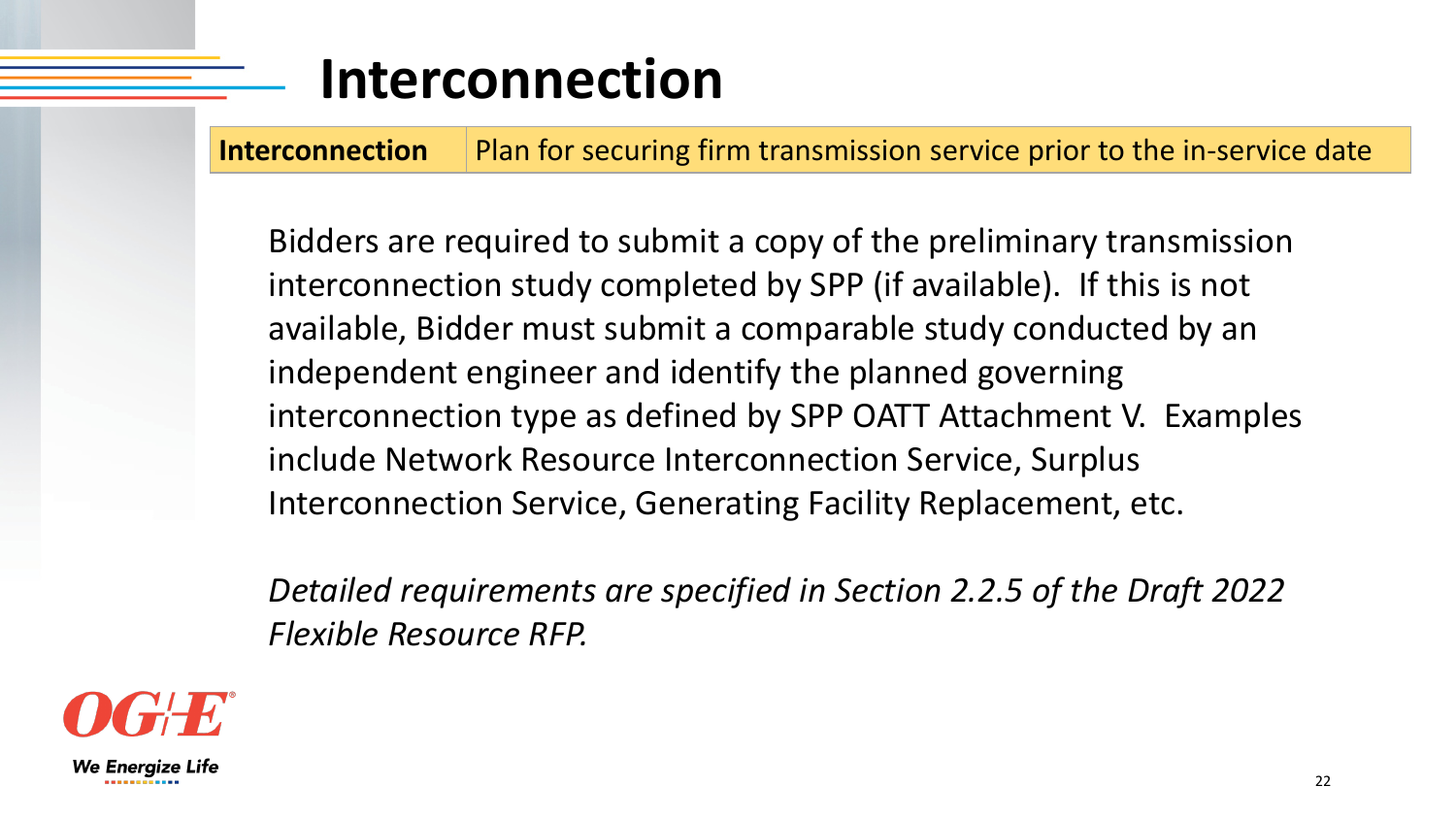## **RFP Details – Contract Structure**

| <b>Technologies</b>                 | Combustion Turbines (CTs), Reciprocating<br><b>Storage Resources</b>                                                              |
|-------------------------------------|-----------------------------------------------------------------------------------------------------------------------------------|
| <b>In-Service Dates</b>             | Before May 1, 2027, with a preference for<br>possible                                                                             |
| <b>Capacity</b>                     | Between 50 MW and 500 MW nameplate                                                                                                |
| <b>Operating</b><br><b>Duration</b> | Capable of at least 4 hours of consecutive<br>maximum capacity                                                                    |
| <b>Operating Profile</b>            | Minimum ability to start multiple times ea<br>initiation; minimum uptime of no more the<br>downtime between cycles of no more tha |
| <b>Location</b>                     | Within SPP in Oklahoma or Arkansas, with<br>OG&E's service territory                                                              |
| <b>Interconnection</b>              | Plan for securing firm transmission service                                                                                       |
| <b>Structure</b>                    | <b>Asset Purchase Agreement, including for</b>                                                                                    |
| <b>Affiliate Bid</b>                | OG&E expects to self-bid into this RFP                                                                                            |
|                                     |                                                                                                                                   |



We Energize Life

### Engines (RICE), and/or Energy

### r projects in service as early as

run time at minimum and

ach day within 15 minutes of han one hour; maximum an one hour

**Location Spreference for resources in Arkangely** 

### **Phanel Find in-service date**  $\theta$

### **Structure Asset Purchase Purchase Purchase Agreement**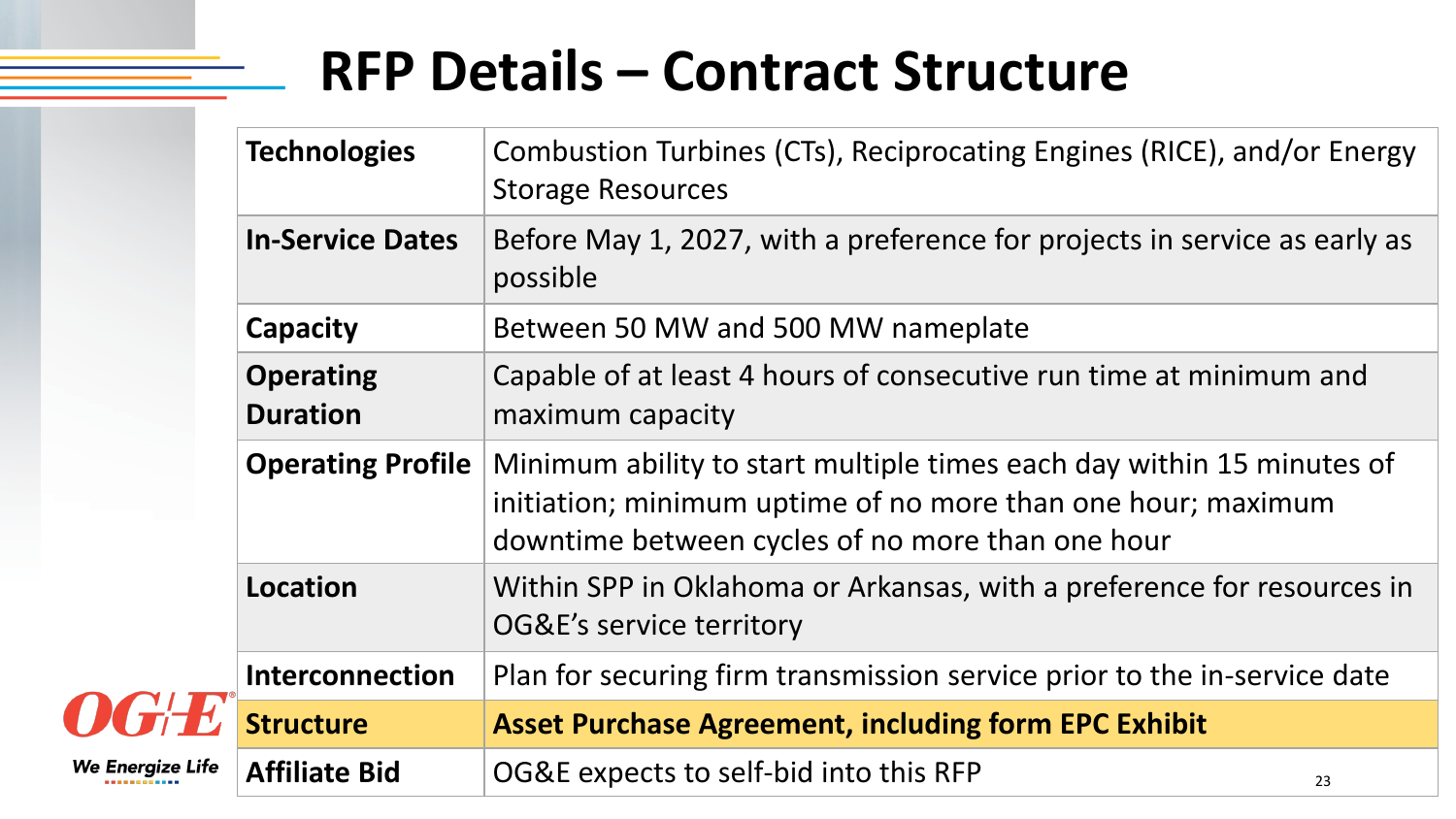## **Asset Purchase Agreement**

**Structure Masset Purchase Agreement, including form EPC Exhibit** 

Bidders are required to submit a brief narrative summary of any changes sought as well as a redline mark-up of the form APA with EPC Exhibit.

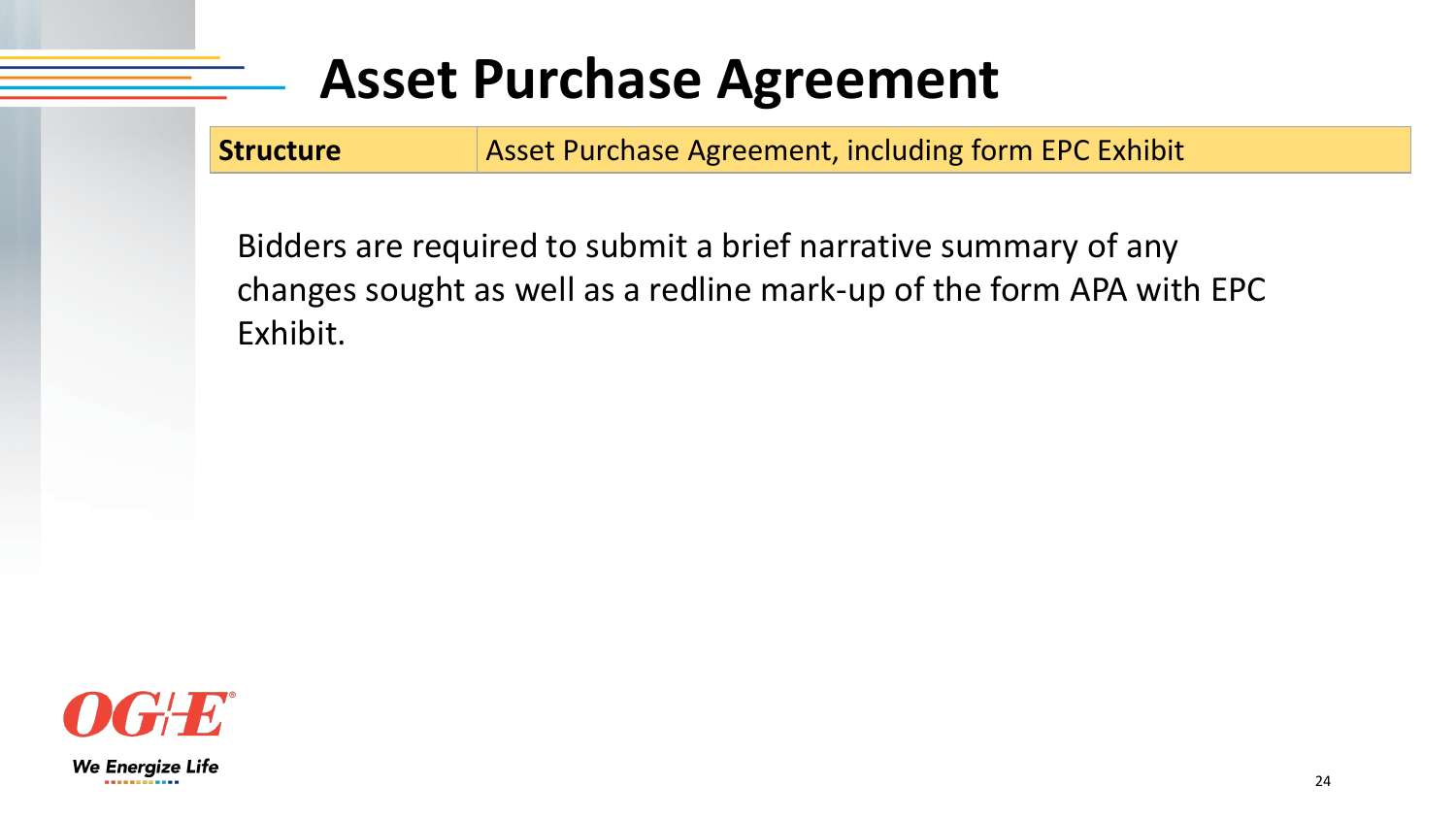## **RFP Details – Affiliate Bid**

|        | <b>Technologies</b>                 | <b>Combustion Turbines (CTs), Reciprocating</b><br><b>Energy Storage Resources</b>                                               |
|--------|-------------------------------------|----------------------------------------------------------------------------------------------------------------------------------|
|        | <b>In-Service Dates</b>             | Before May 1, 2027, with a preference for<br>possible                                                                            |
|        | <b>Capacity</b>                     | Between 50 MW and 500 MW nameplate                                                                                               |
|        | <b>Operating</b><br><b>Duration</b> | Capable of at least 4 hours of consecutive<br>maximum capacity                                                                   |
|        | <b>Operating Profile</b>            | Minimum ability to start multiple times ea<br>initiation; minimum uptime of no more th<br>downtime between cycles of no more tha |
|        | <b>Location</b>                     | Within SPP in Oklahoma or Arkansas, with<br>OG&E's service territory                                                             |
|        | <b>Interconnection</b>              | Plan for securing firm transmission service                                                                                      |
|        | <b>Structure</b>                    | Asset Purchase Agreement, including forn                                                                                         |
| e Life | <b>Affiliate Bid</b>                | <b>OG&amp;E expects to self-bid into this RFP</b>                                                                                |
|        |                                     |                                                                                                                                  |

We Energize Life

### **g Engines (RICE), and/or**

### or projects in service as early as

e run time at minimum and

- each day within 15 minutes of than one hour; maximum han one hour
- **Location Sprutch Sprutch Sprutch in Spreeference for resources in**
- Ice prior to the in-service date
- **Structure** EPC Exhibit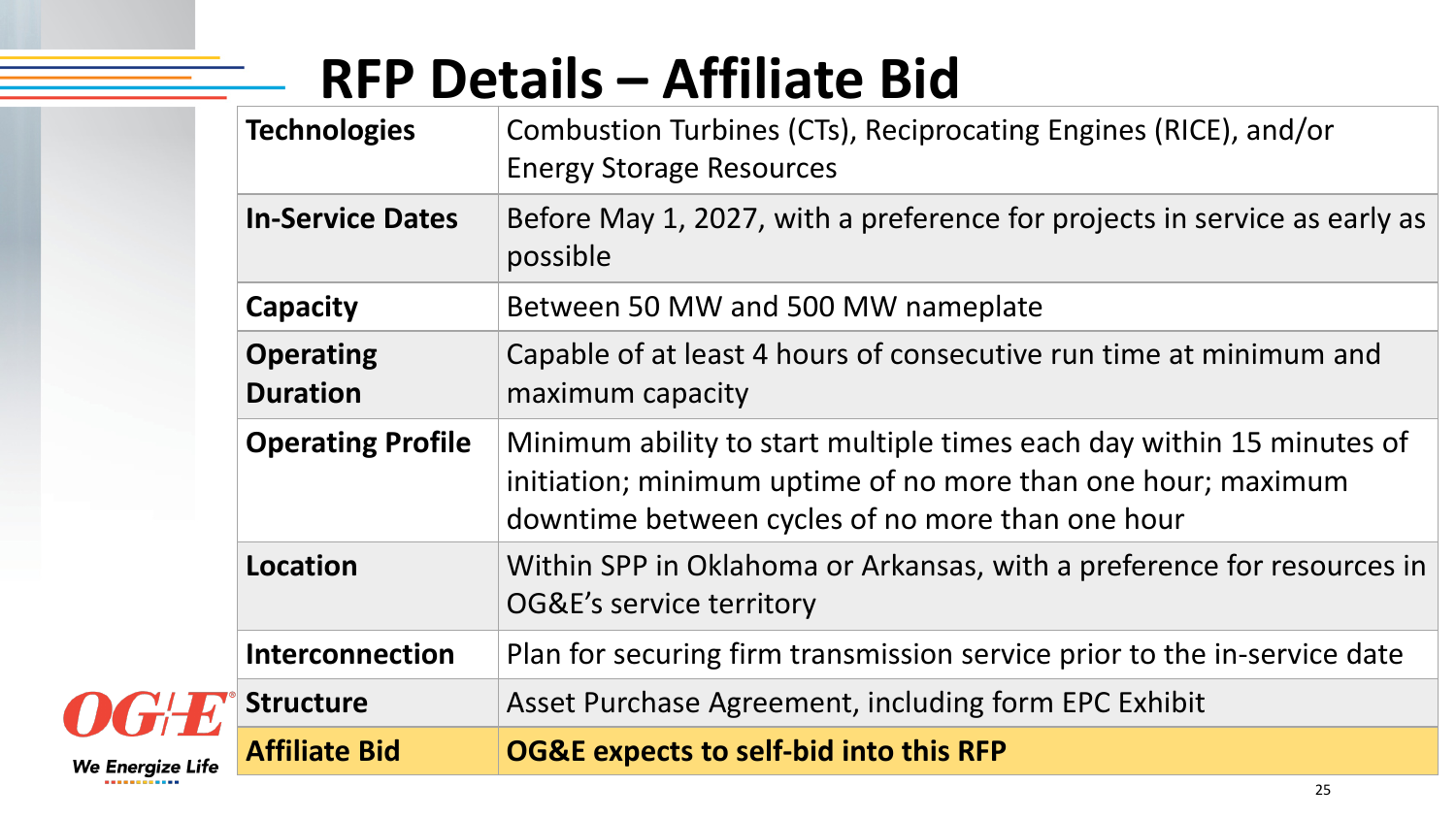## **RFP RESPONSES**

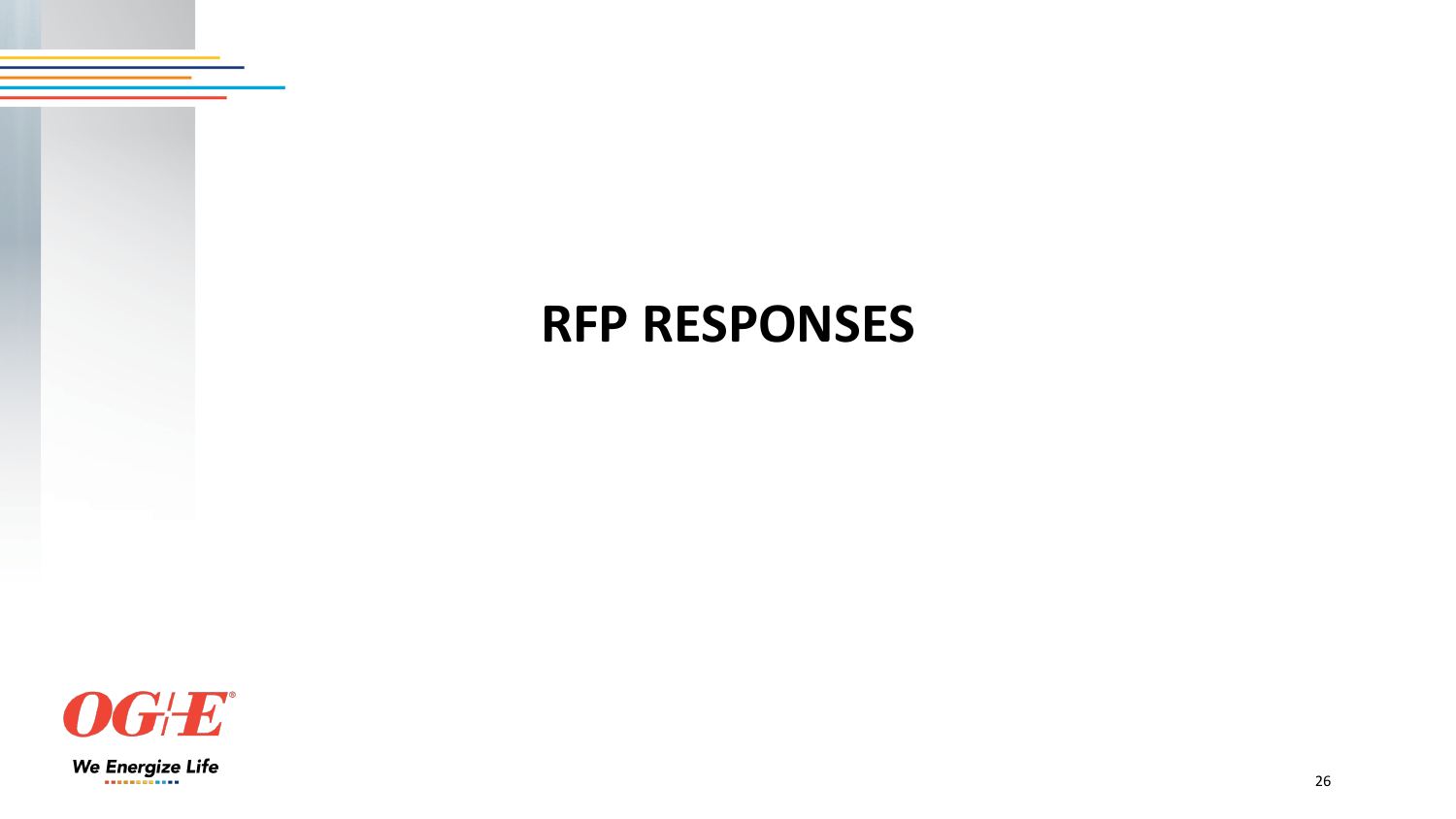## **Response Structure**



Notice of Intent to Bid by September 8, 2022

Bids Due by September 15, 2022

### **Completed Bid Package must contain:**

- Mutual Nondisclosure Agreement
- Bid Summary Form for use in Bid Opening
- Bid Narrative Topics as outlined in RFP section 2.2.3
- Bid Certification and Attribute Forms as outlined in RFP section 2.2.4
- Additional Attachments (listed on next slide)
- Redline of Form APA with EPC Exhibit

- No more than four (4) Bids can be submitted per Site
- To reduce administrative requirements for Bidders, certain materials can be submitted once per Bidder or once per Site
	- Other materials must be submitted for each Bid
- There is no Bid submission fee

### **Additional Notes:**

We Energize Life

OG&E Provides Identification Codes for Bids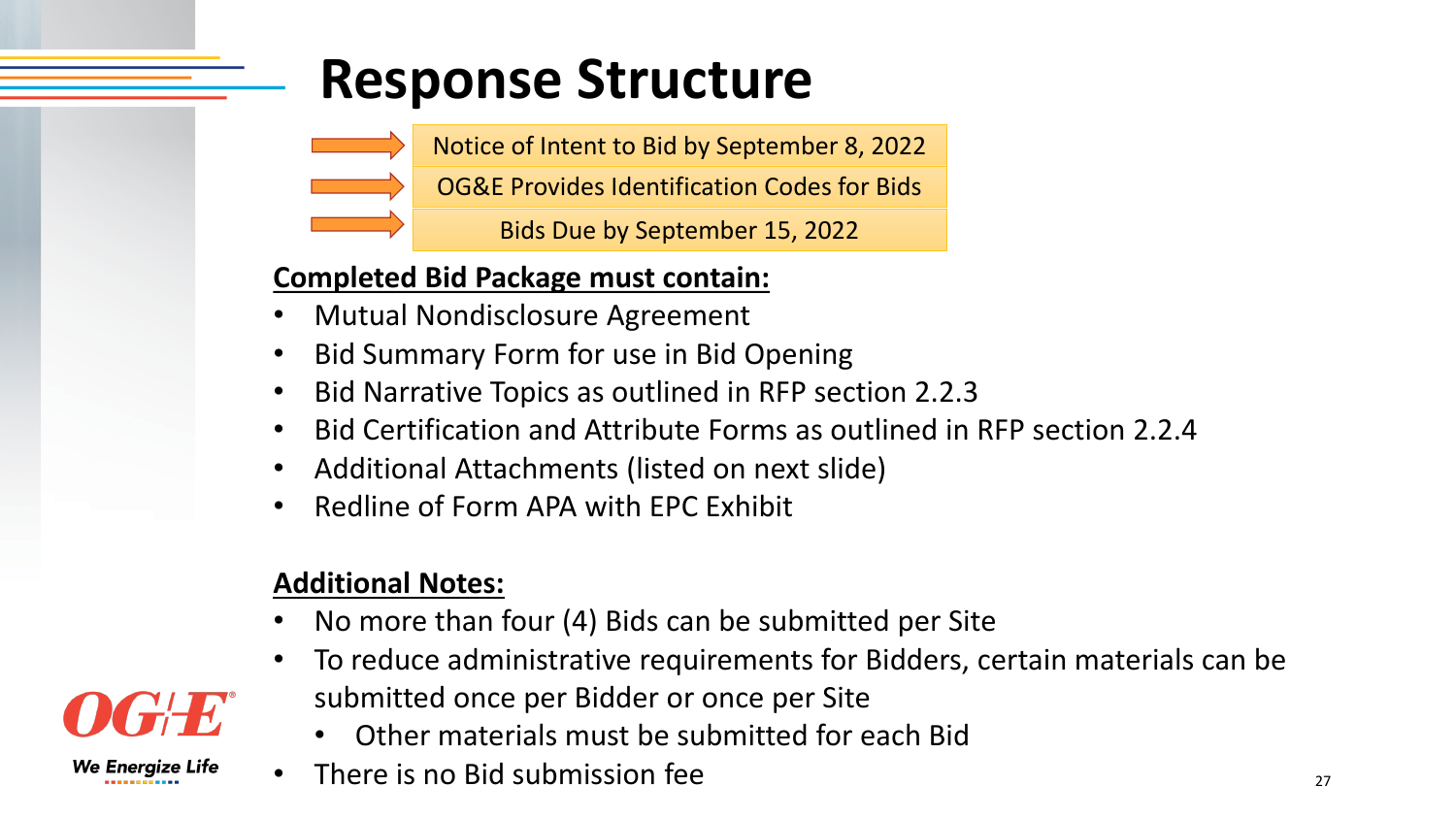## **Response Structure (cont.)**



Notice of Intent to Bid by September 8, 2022

Bids Due by September 15, 2022

### **Completed Bid Package must contain:**

- Additional Required Attachments
	- i. USGS-based maps of Project and equipment
	- ii. Copy of Bidder's preliminary or final SPP transmission interconnection study (if available)
	- iii. If applicable, identify the applicable section of the SPP Open Access Transmission Tariff Attachment V that would govern the interconnection of the Project and provide a comparable study to the SPP interconnection study, performed by an independent engineer
	- iv. Risk reports and mitigation plans, if available
	- v. If applicable, reactive power capability curve
	- vi. Audited financial statements for the last three (3) years for Bidder and guarantor (if applicable)
	- vii. Technology re-powering and conversion narrative
	- viii. Financial agency rating reports



OG&E Provides Identification Codes for Bids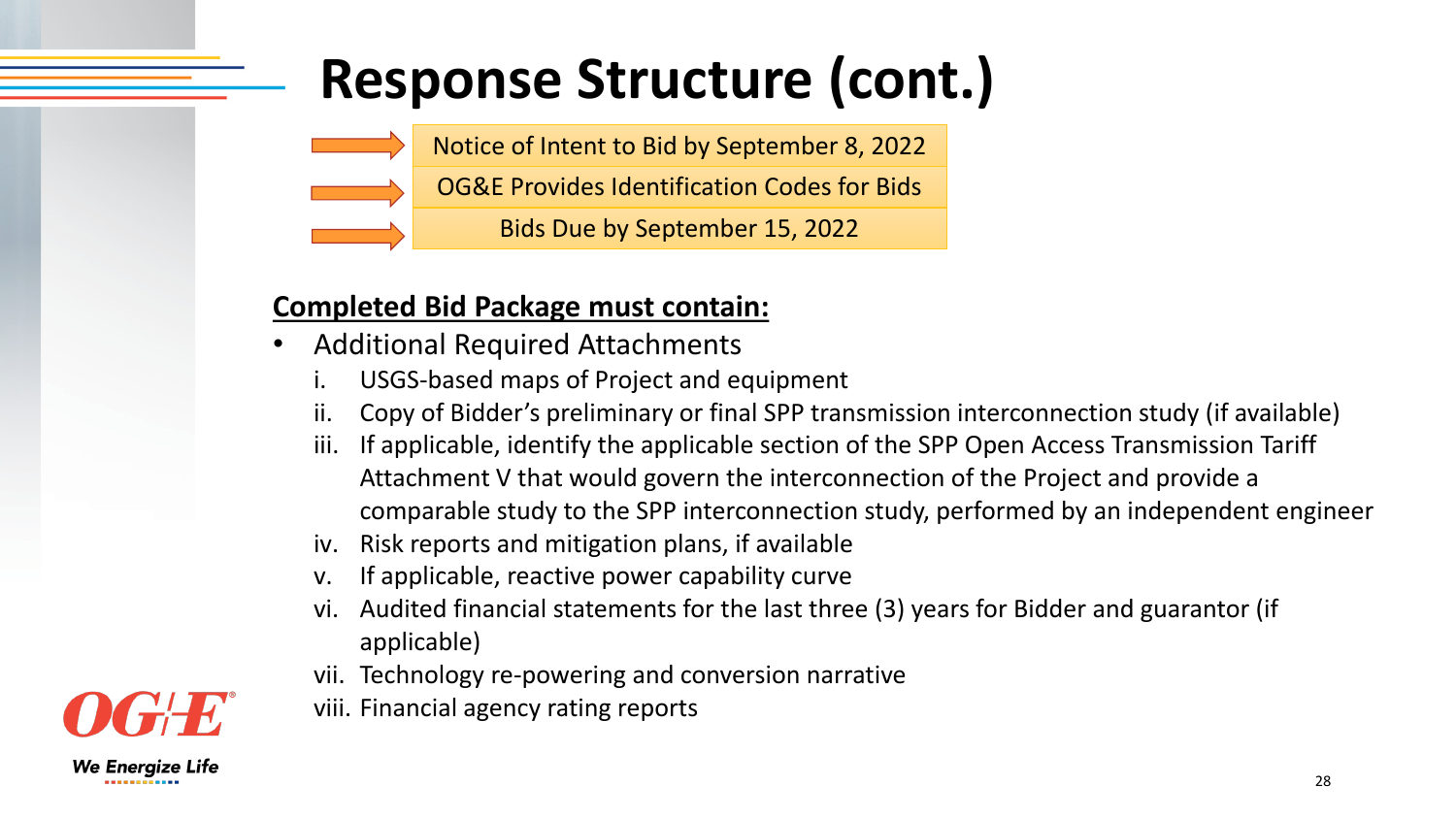## **BID EVALUATION**

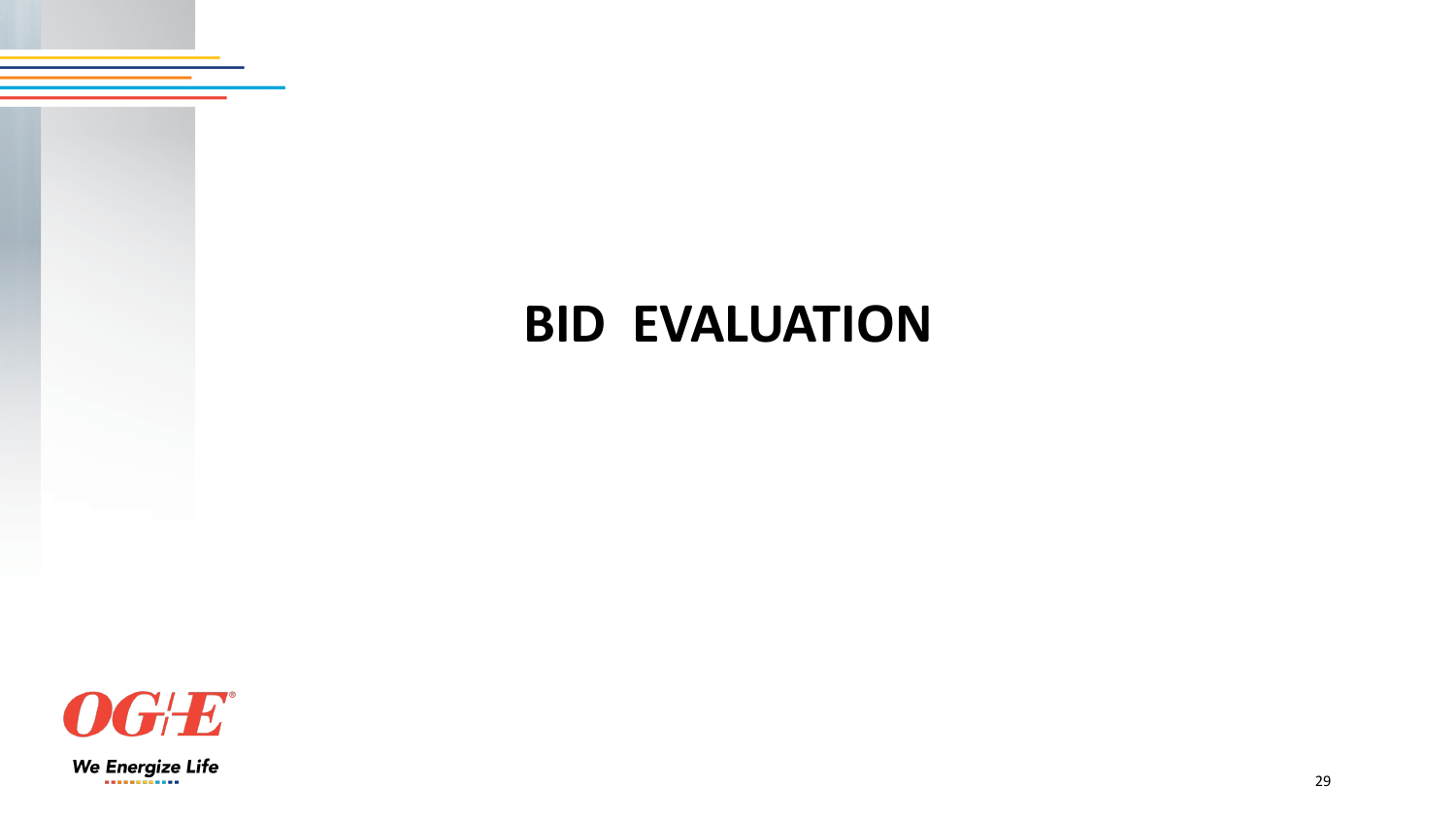## **Bid Evaluation**



• Threshold Evaluation must be cleared to move to Analysis step

> • Combination of Qualitative and **Quantitative**

Analysis



• Quantitative (price)

Total

Score

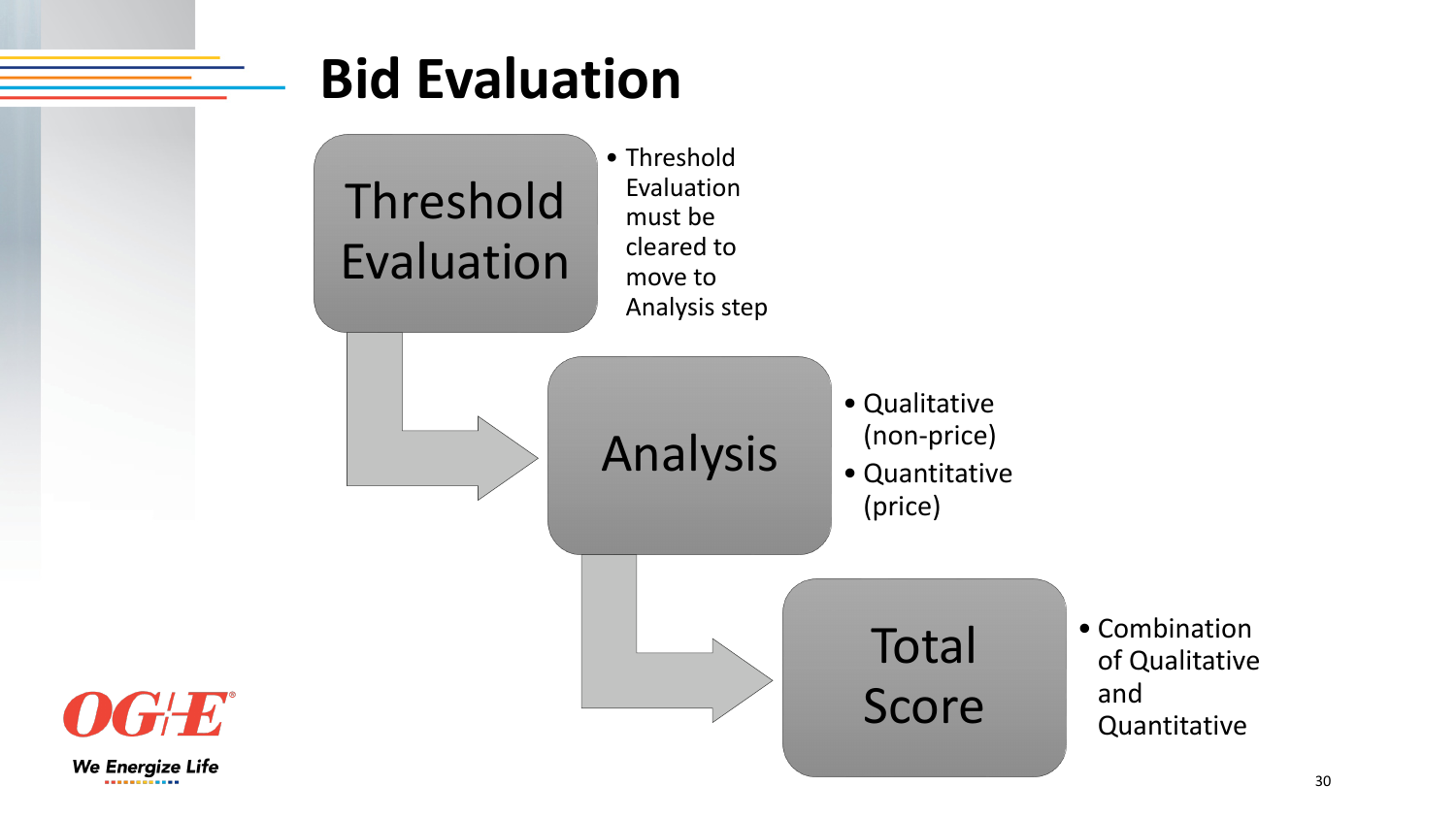## **Threshold Evaluation**

| <b>Capacity</b>                              | <b>In-Service Date</b>                        | <b>Contract Type</b>                   |
|----------------------------------------------|-----------------------------------------------|----------------------------------------|
| Location                                     | <b>Transmission</b><br><b>Interconnection</b> | <b>Property Site</b><br><b>Control</b> |
| <b>Bidder Financial</b><br><b>Capability</b> | <b>Completeness</b>                           | Unconditional                          |



 $\frac{1}{2}$ 

### **Product Type**

### **Experience**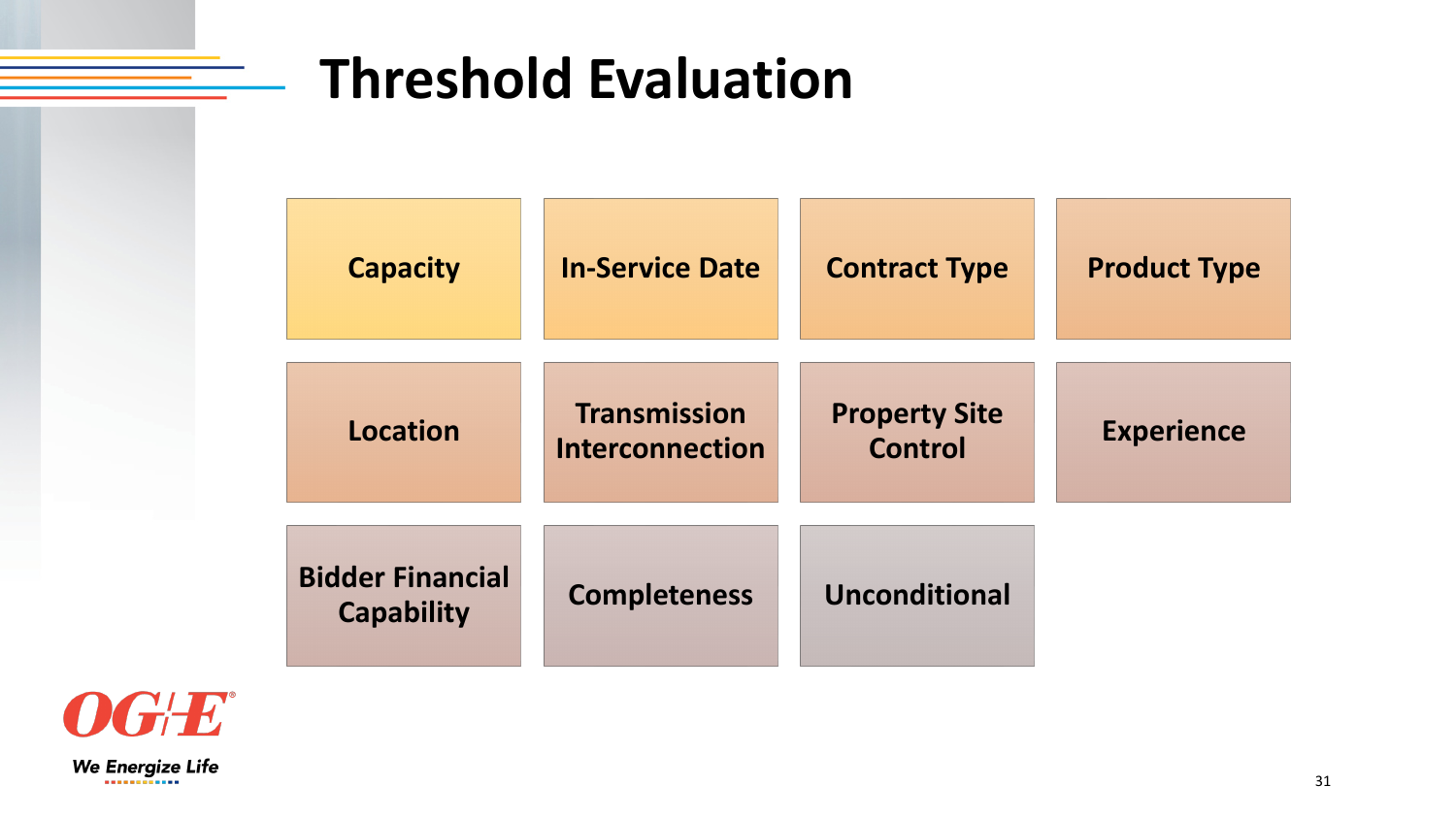## **Qualitative Analysis (30% of Total Score)**

### **Contract Risks, Costs, and Benefits (9%)**

- **Firm Price**
- **Contract Assignment**
- **Form APA (including EPC exhibit) Redline**

### **Overall Project Characteristics and Development Risks (16%)**

- **Capacity Security**
- **O&M Plan and Protection against Risks**
- **Critical Path Schedule, Site Control, and Bidder Experience**
- **Financing Capability**
- **Technology**
- **Flexibility**

### **Community and Environmental Impacts (5%)**

- **Community Impacts**
- **Environmental Impacts**



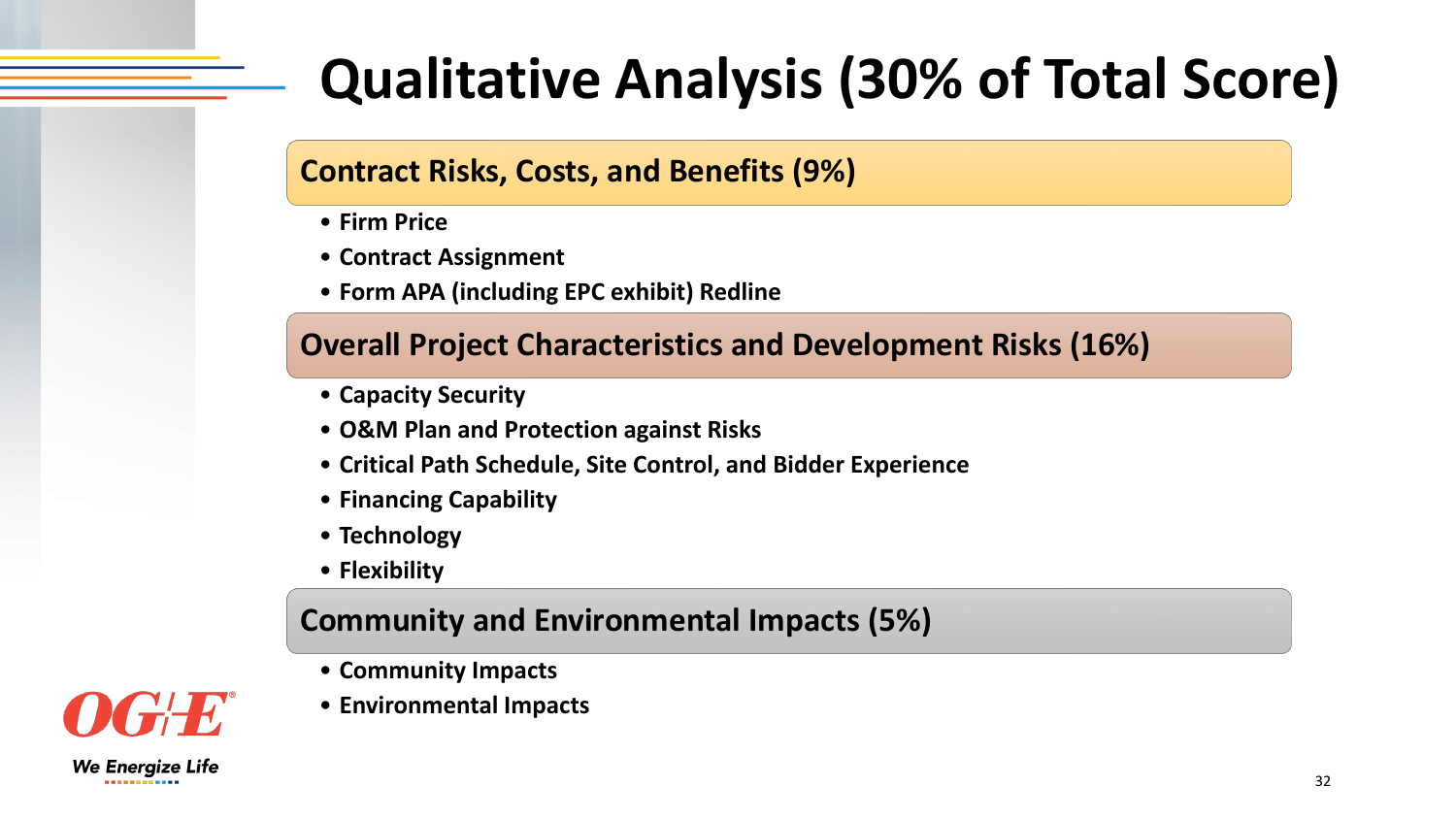## **Quantitative Analysis (70% of Total Score)**

Base Case 40%

High Natural Gas 25%

Energy Evolution 10%





**Apply Weighted-Average of Market Conditions**

OG&E will evaluate all Bids based on the expected customer impact resulting from detailed simulation modeling utilizing scenarios and sensitivities described in the OG&E 2021 IRP.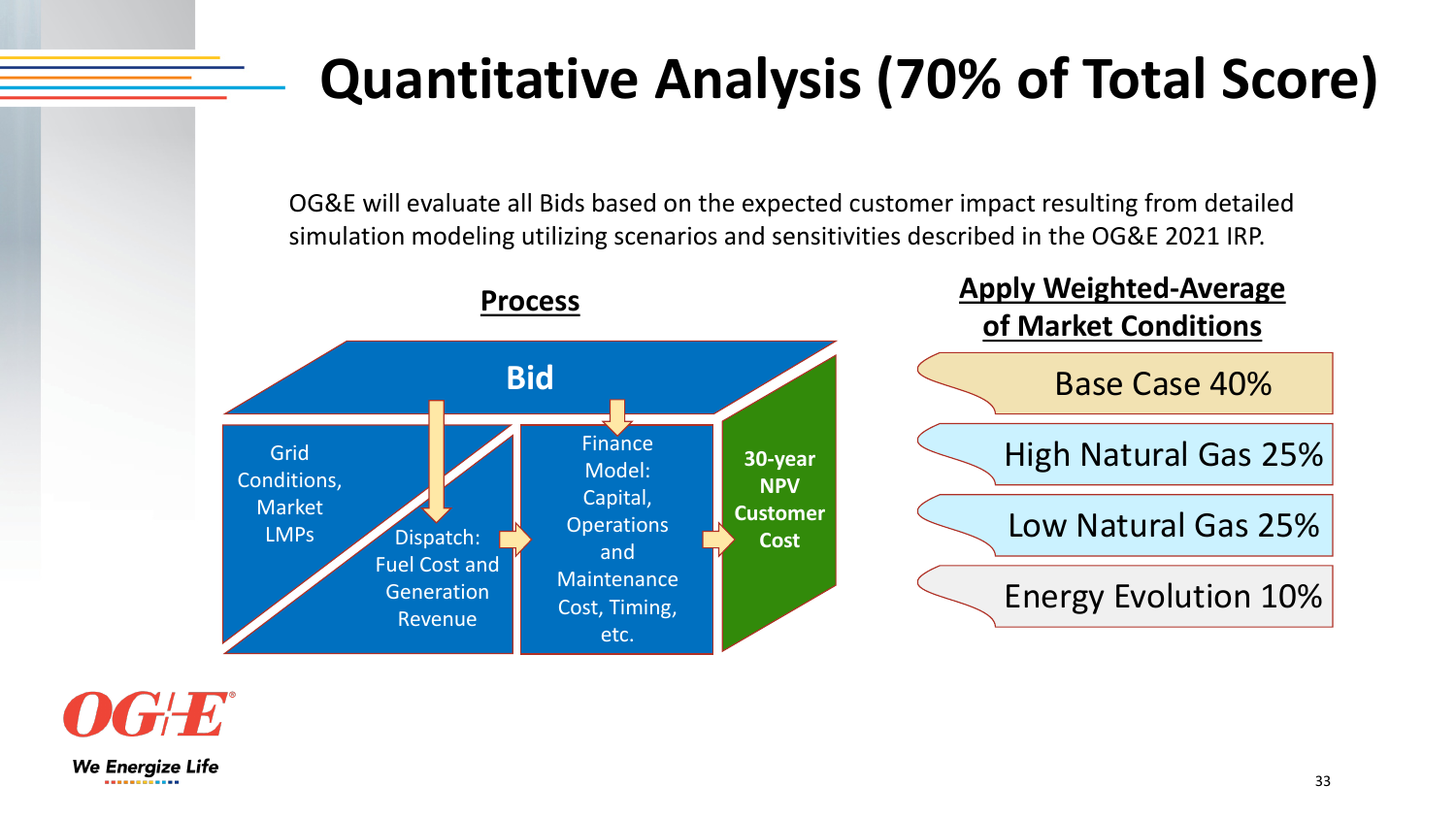## **Project Selection**

Results of the Quantitative and Qualitative analysis will be combined into a single evaluation score for each Bid that passes the threshold evaluation

OG&E may select the top-ranking Bid based on the combined qualitative and quantitative score from among Bids received or may select multiple Bids to comprise a portfolio able to satisfy OG&E's need.

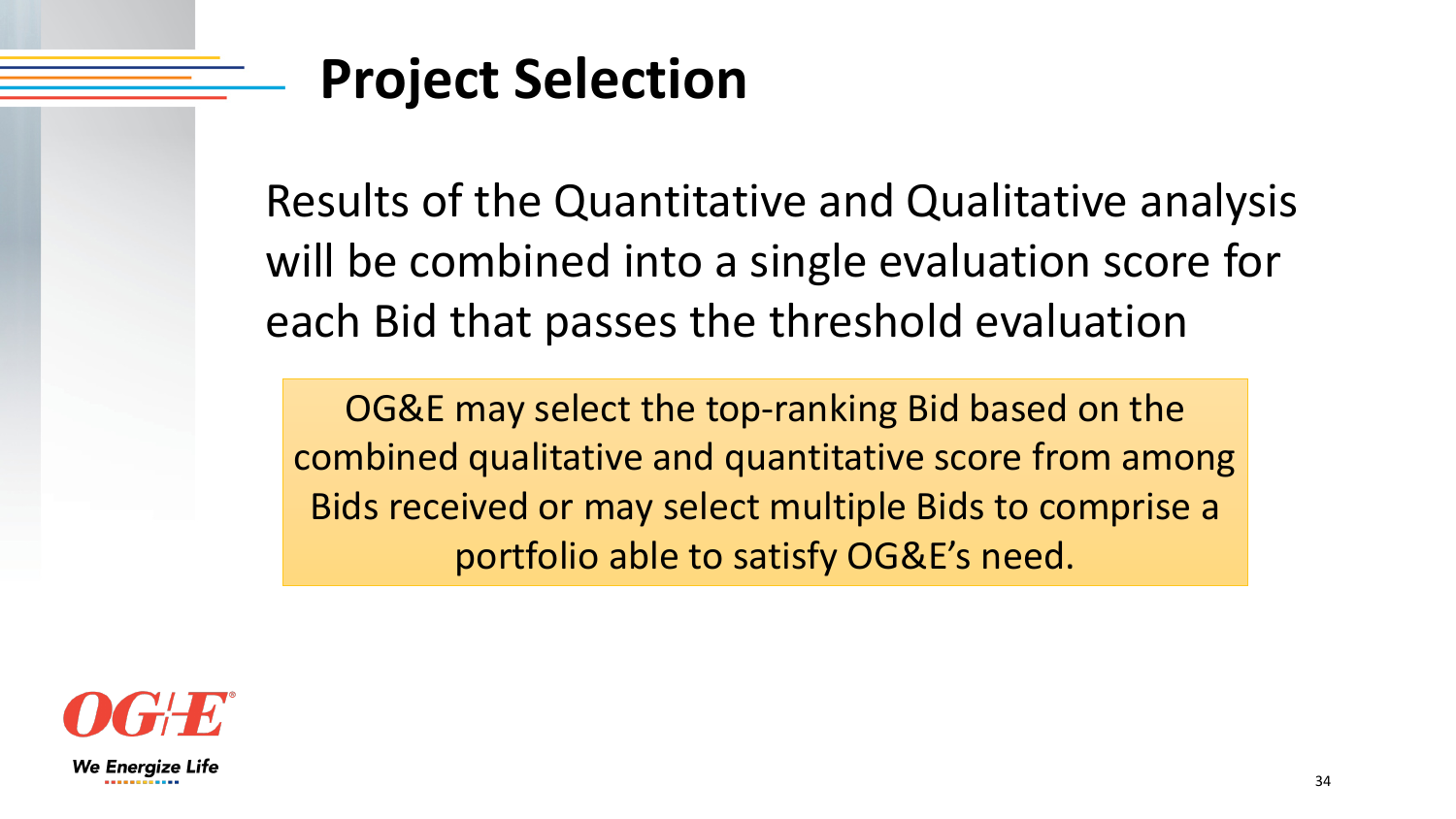## **Break to collect questions**

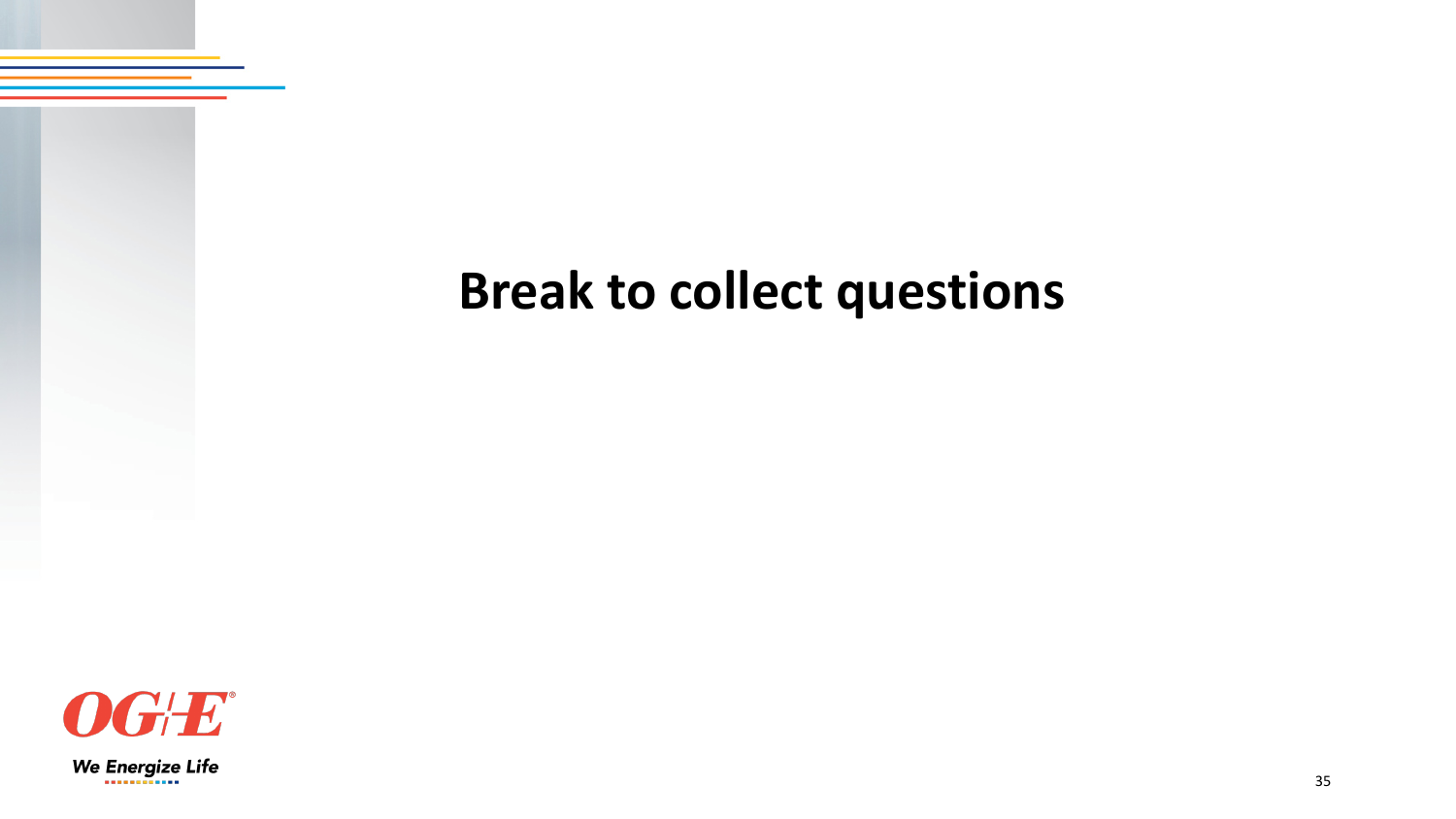## **Questions and Answers**